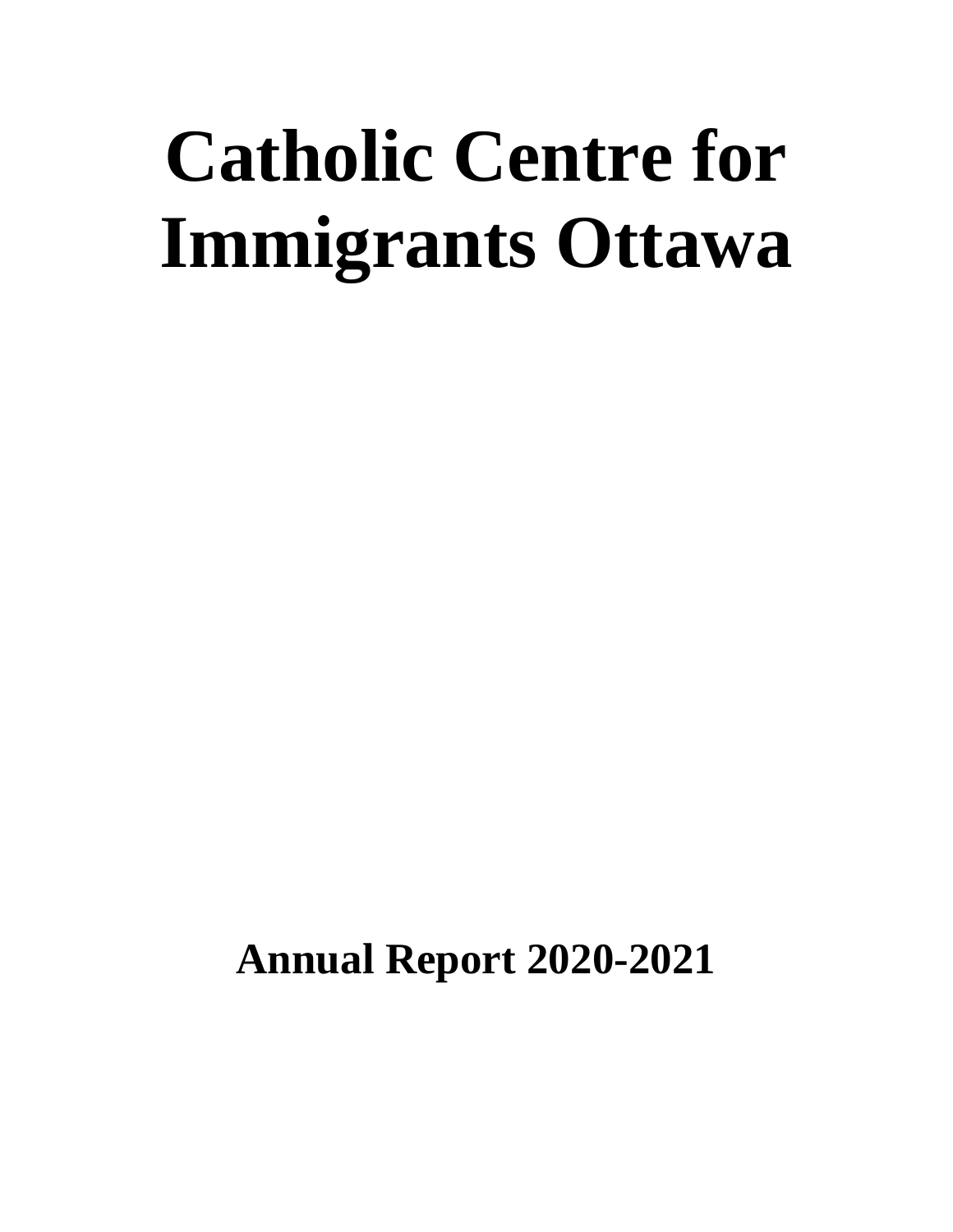### **Table of Contents**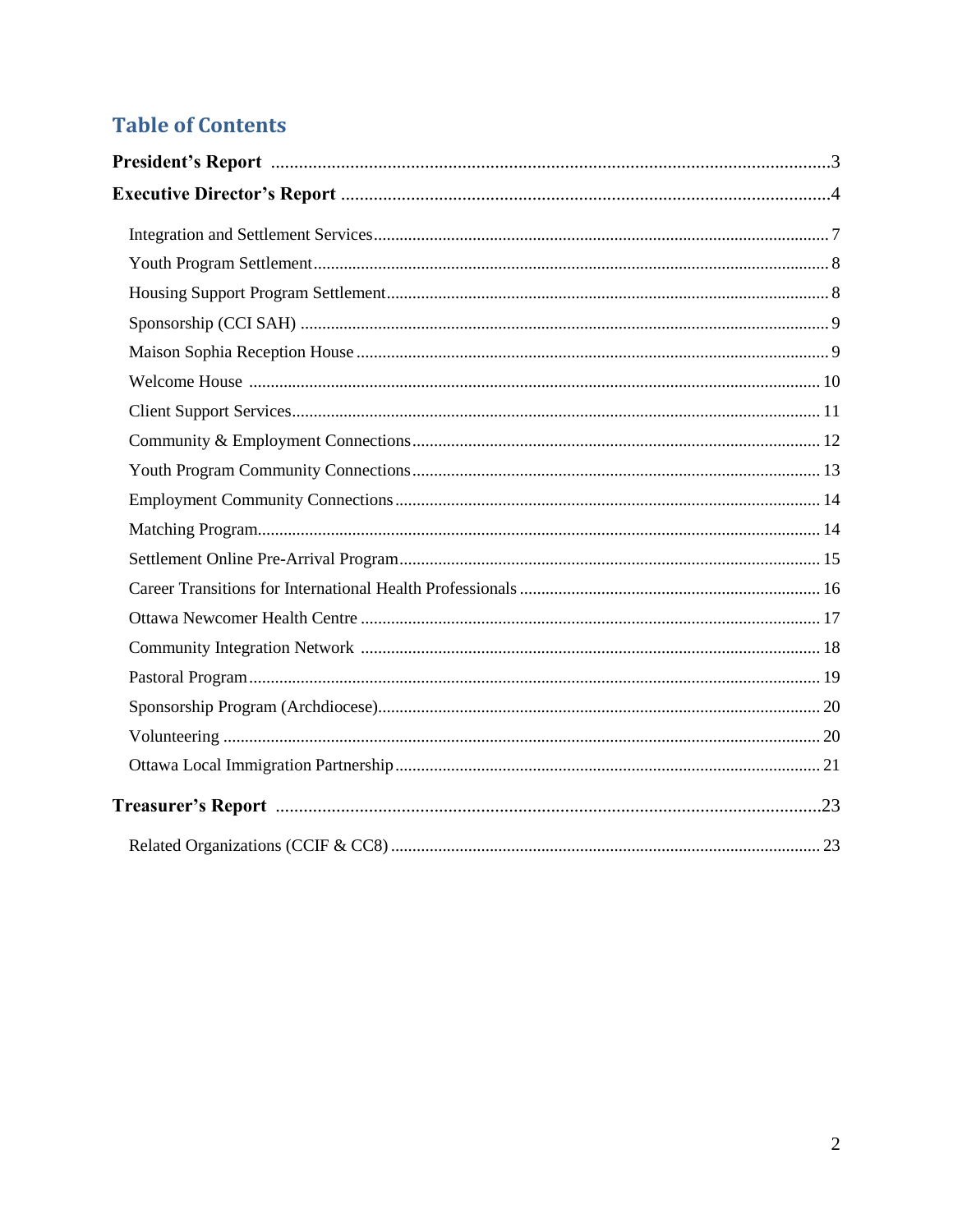# **President's Report**

The fiscal year of 2020-2021 was one we will never forget. When we started the year, we were one month into a pandemic we thought might be over by summer. Two summers later, we're still waiting to see the end of COVID.

But we believe, as do many, that COVID has brought about changes that will remain with us for many years. There is no usual way of doing business. There is no return to normal.

At the Catholic Centre for Immigrants, we are in the midst of returning many of our staff to the office. But it won't be business as usual. We will continue to use a variety of online platforms to deliver services. We will continue to take advantage of remote work to expand our services deep into the communities where newcomers are settling. And we will continue to explore new and existing technologies to help us fulfill our mission – to help all newcomers reach their full potential and to help build a more welcoming community.

The transition we made would not have been possible without the dedicated leadership of CCI Ottawa's Executive Director, Carl Nicholson. Thanks to his leadership and vision and the commitment of every member of CCI's staff, we quickly transitioned to an online environment and were able to continue our support of newcomers in our community.

Staff at our two transitional homes, Reception House and Welcome House, continued to provide services seven days a week, 24 hours a day. Although heavy travel restrictions were in place, Canada still accepted refugees who needed our help.

We continued to make home visits with precautions in place and we provided food baskets and grocery cards to the most vulnerable families. We provided laptops to newcomers so they could connect with us. Every day, we continued to help newcomers learn a language, look for work, help their children in school, deal with emotional trauma, adjust to Canadian culture and make friends in the community. Earlier this fall, we provided school supplies to newcomer children in need.

Looking ahead, I know CCI Ottawa is well positioned to expand its digital reach. We have learned so much in the last year and we are going to put that knowledge to good use to better serve the newcomers who rely on us.

As Board President, I want to thank my Board colleagues for their insight and dedication during the past year. It was a challenging year for all of us, personally and professionally, but we found a way to come together.

The CCI staff deserve a standing ovation for their dedication and compassion. They, too, were presented with many challenges during the pandemic. They were not immune to the negative impacts of COVID. And yet, day in and day out, they were there to help some of the most vulnerable members of our community. Thank you!

Luise Czernenko Reid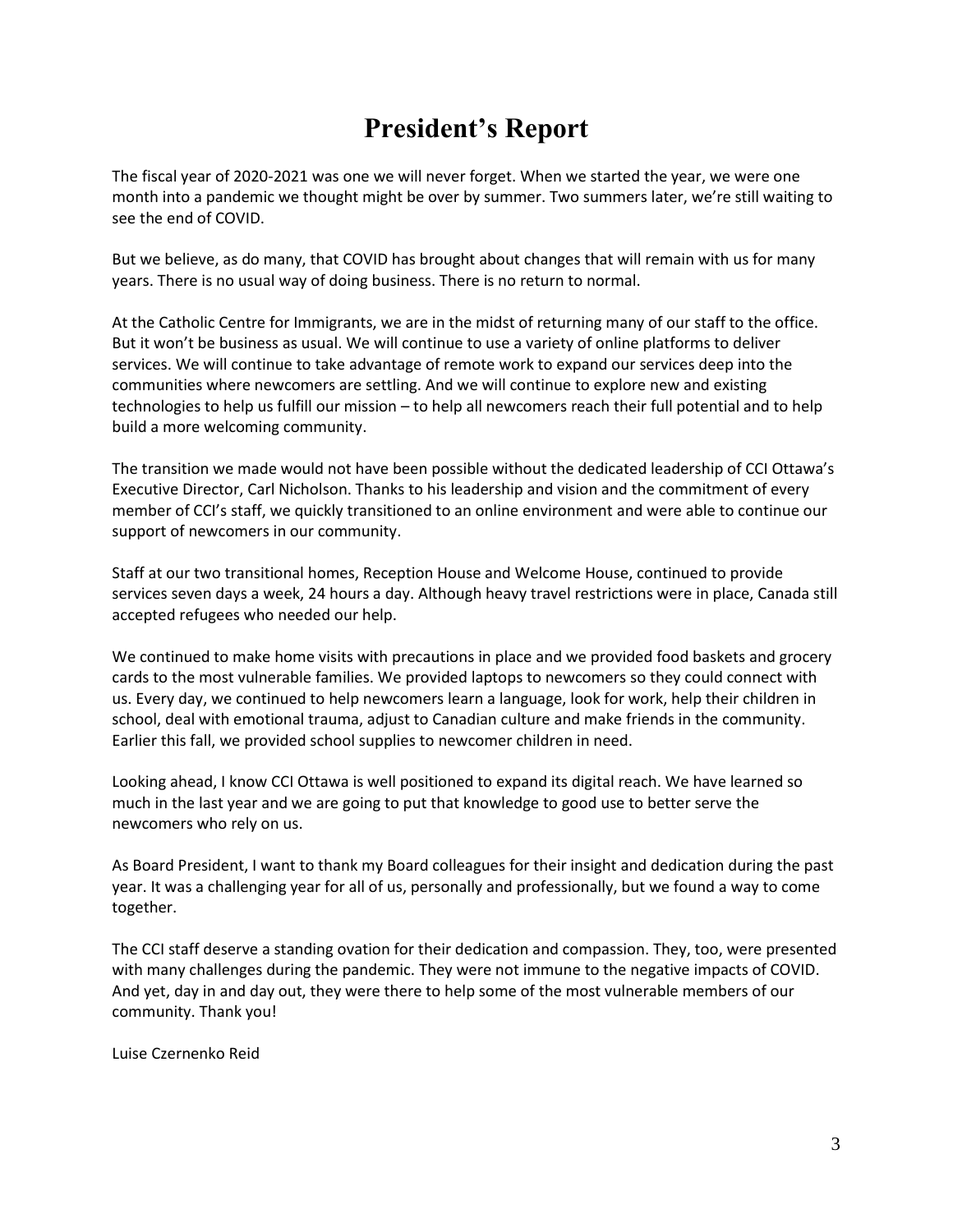# **Executive Director's Report**

This past fiscal year was one unlike any during my time at CCI Ottawa. COVID-19 brought on many challenges. Many people experienced pain and they struggled.

When COVID restrictions were first introduced, it had an immediate impact on our clients. Some people lost their jobs. Some who ran businesses struggled to remain open. Others didn't know if they would have enough food to put on the table. Others went to work each day in high-risk jobs — delivery people, house cleaners, taxi drivers, bus drivers, grocery clerks, personal support care workers and other occupations that tend to rely on newcomers.

Young people struggled to adapt to going to school online. Like many of us, our clients suffered from the impact of being isolated and from the great uncertainty surrounding the future.

Due to language barriers and lack of access to technology, newcomers didn't always understand the changing COVID protocols. A study initiated by the Ottawa Local Immigration Partnership (OLIP) revealed that newcomers, along with members of racialized and low-income communities, were more likely to contract COVID.

Meanwhile, newcomers still had to deal with the challenges of settling in a community. Finding a job, learning a language, enrolling their children into school, making friends, developing a network and more. COVID made the settlement journey that more challenging.

To help newcomers during this time, we transitioned to a digital delivery service. Within 48 hours of the first lockdown, our staff were set up to operate from their homes. Whether it was through Zoom, phone or email, we contacted thousands of clients to find out what they needed and to let them know we were still here for them.

We beefed up our website, moved our workshops to Zoom, and created a series of videos in different languages to help newcomers make sense of all that was happening.

For people who lost their jobs, we helped them navigate the myriad of government support programs. We continued our homework clubs for students who were struggling with online learning.

For families in need, we provided grocery cards and food baskets. We provided personal protective equipment such as masks, hand sanitizers and gloves to those who were still working.

We also handed out Chromebooks and laptops to help people stay connected online with us and each other.

We worked with Ottawa Public Health to ensure the correct information got out to our clients about social distancing and then vaccines.

We did this while also ensuring our staff stayed healthy. We increased our cleaning efforts, put up signs encouraging social distancing, and provided personal protect equipment to the staff who needed to work in the office. All other staff were equipped with laptops and phones so they could optimize working from home.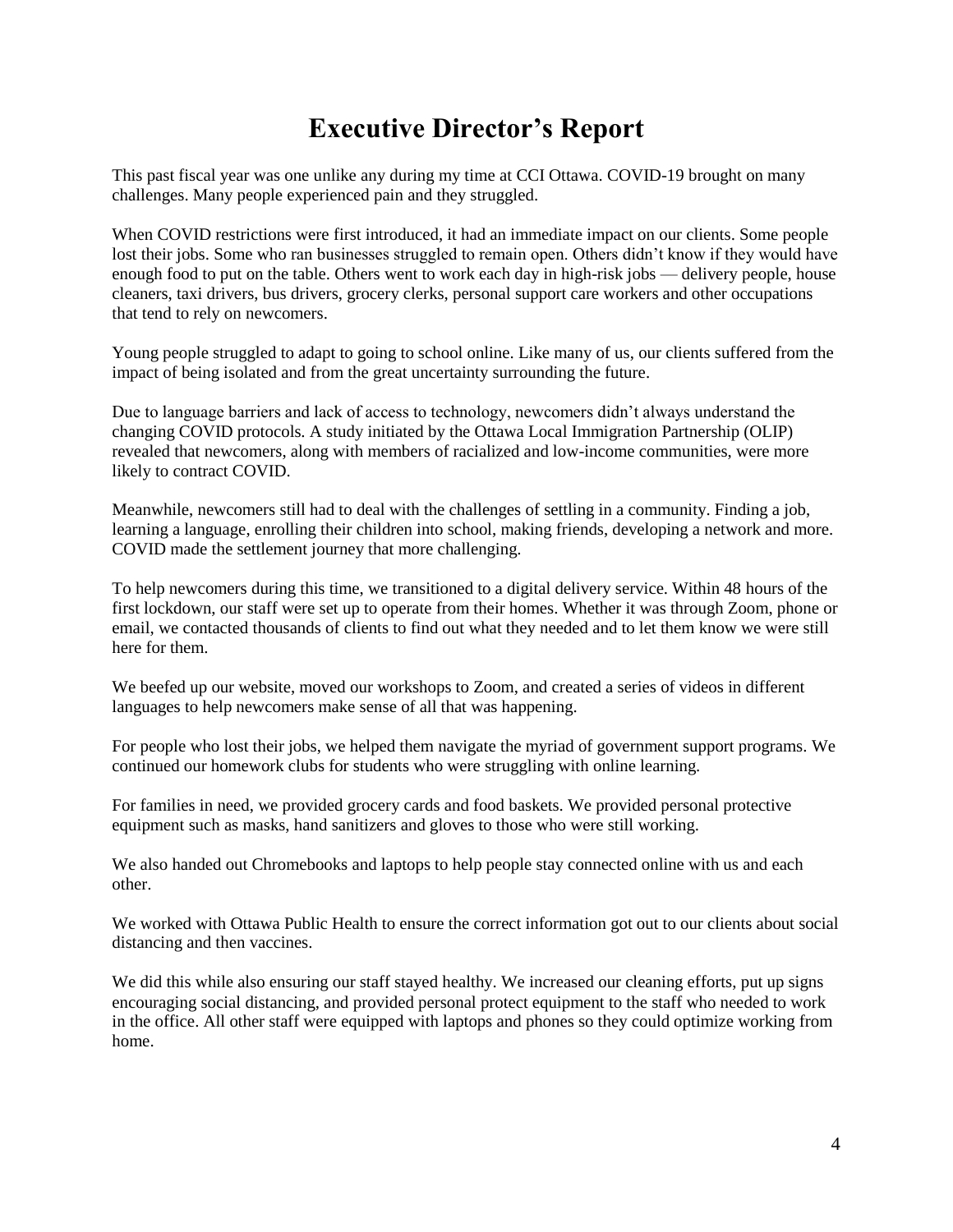Through OLIP, we studied the impact of COVID on the newcomer community as well as racialized communities to help the various levels of government develop guidelines that would ensure no one was left behind.

Although travel restrictions slowed the flow of refugees, Reception House and Welcome House continued to operate 24 hours a day, seven days a week. Strict safety protocols were in place to ensure the safety of staff and newcomers. We staggered mealtimes and delivered food in containers. Our Children's Program was conducted online. We provided sanitizer to all clients and did extra cleaning rounds.

But as much as it was a year of struggle and pain, it was also a year of transition and opportunity.

We quickly realized that offering services virtually proved more flexible. Attendance increased for employment workshops and conversation circles. In fact, we were able to offer more conversation circles and expand them to almost every day of the week. Clients didn't have to worry about weather or find transportation to our offices in order to participate. They could join us from the comfort of their living room and at a time that suited them.

Going forward, we'll continue to deliver services in-person and online. Thanks to our investment in technology, our staff is also more mobile. In-person services will include meeting the client where they live or work.

We can't say thank you enough to the community support we received. Our volunteers continued to help newcomers learn English through Zoom conversation circles. Volunteers participated in homework clubs, computer training classes, art and recreation activities.

Our donors' support during this time didn't waver. In fact, they were there for us more than ever. Despite the uncertainty we all faced, our supporters continued to provide financial support to our many programs.

Our staff worked under difficult circumstances and delivered exceptional service. Our Board of Directors continued to provide sound direction. Our Board members took their task seriously by meeting regularly, working very hard, and providing excellent guidance and direction.

Below you will find a summary of the 2020-2021 fiscal year.

During the course of this past fiscal year, our permanent staff complement increased from 113 to 120. Our budget decreased from \$9,854,454 to \$9,758,449 and we ended the year with a net operating surplus of \$188,367.

- We housed 193 people at Maison Sophia House (MSH) and found housing for 139 of them.
- Integration and Support Services provided settlement services to 5,533 clients while its housing team supported 242 families with their housing needs.
- Our Client Support Services Program served 813 Government-Assisted Refugees.
- In Community and Employment Connections, 975 adults and young people were provided a full slate of activities.
- Our Pastoral Program helped 41 families connect with the faith community of their choice.
- In partnership with the Roman Catholic Archdiocese of Ottawa, we also helped 11 parishes sponsor 39 refugees.
- The Youth Programs at CCI delivered services to 287 young people.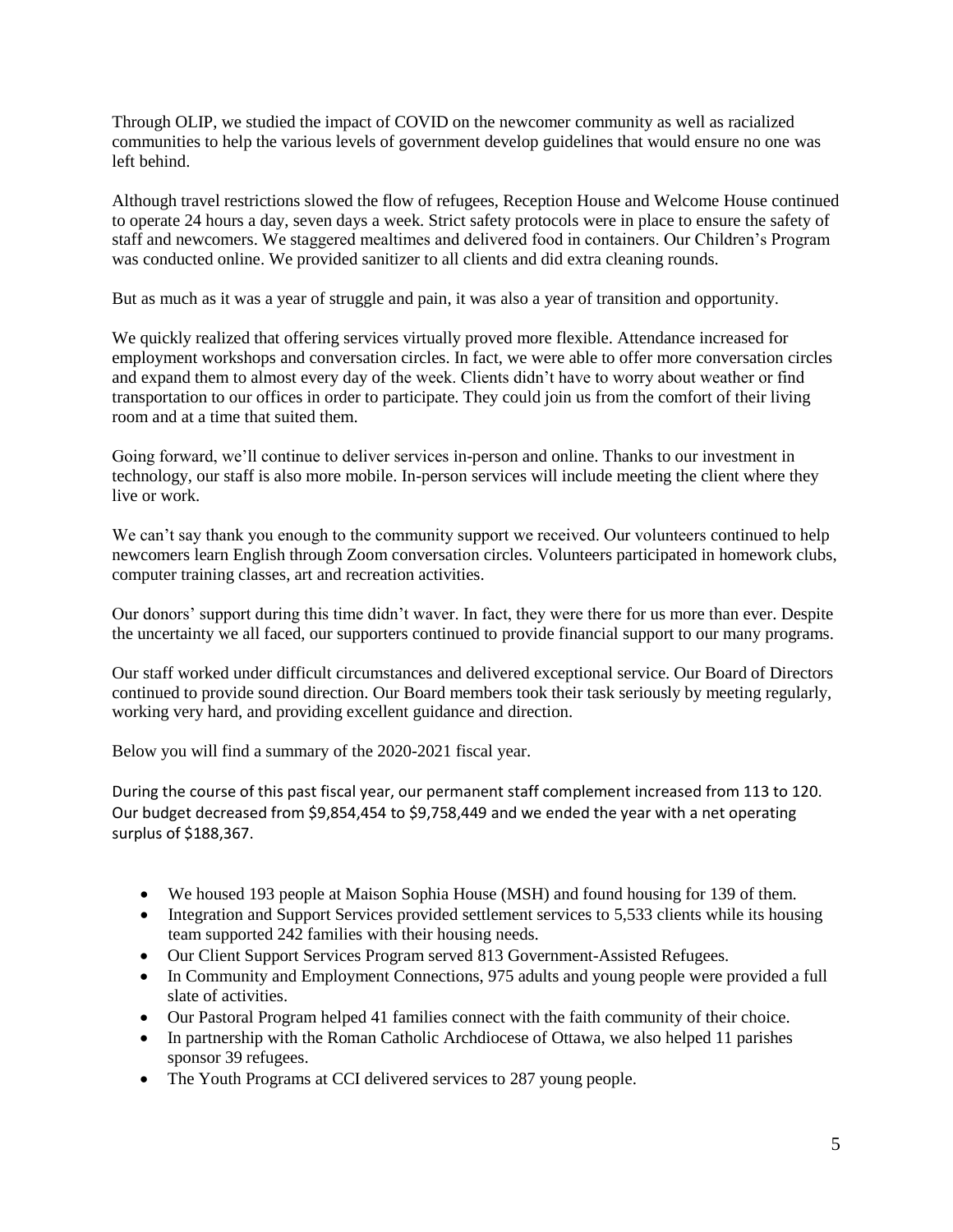Career Transitions for International Health Professionals worked with more than 100 clients. Sixty-four clients obtained employment in the health care sector while five of our foreign-trained physicians received residency placements in Canada.

### **Additional highlights include:**

- Participated in the Ottawa Local Immigration Partnership Council with several other partners, including the City of Ottawa and the Local Agencies Serving Immigrants (LASI).
- Continued to sit on the IRCC Deputy Ministry Advisory Committee.
- Partnerships continued with Carty House, a home for vulnerable refugee women.
- Continued our partnership with the Vanier Community Services Centre.
- We continued to sit on the Board and Executive of World Skills, LASI and the Executive of Refugee 613.
- Our sister organization, The Catholic Centre for Immigrants Foundation, also had a successful year. During the year, the Foundation contributed \$299,534 to CCI's work while our sister charity, the Canada Centre, generously donated \$140,000.

Again, I want to thank our staff for doing such an exemplary job, for making a difference in the lives of so many people under challenging circumstances. Thank you to the many volunteers and donors. All of you have given us your time, energy, commitment, encouragement, money and inspiration.

A heartfelt thank you to our three church partners — les Filles de la Sagesse d'Ontario, les Soeurs de la Charité d'Ottawa and the Roman Catholic Archdiocese of Ottawa — who continue to provide us with generous support.

A special thanks to our funding partners — IRCC, the Ontario Ministry of Labour Training and Skills Development, and the City of Ottawa.

A thank you to the numerous agencies, organizations and companies who partner with us throughout the year.

On behalf of everyone at CCI, thank you for the opportunity to work together, to build a more welcoming community by helping newcomers settle, integrate and thrive. It was a unique year filled with challenges, but thanks to you, we thrived.

Following are brief presentations of highlights from the individual departments and programs.

Carl Nicholson Executive Director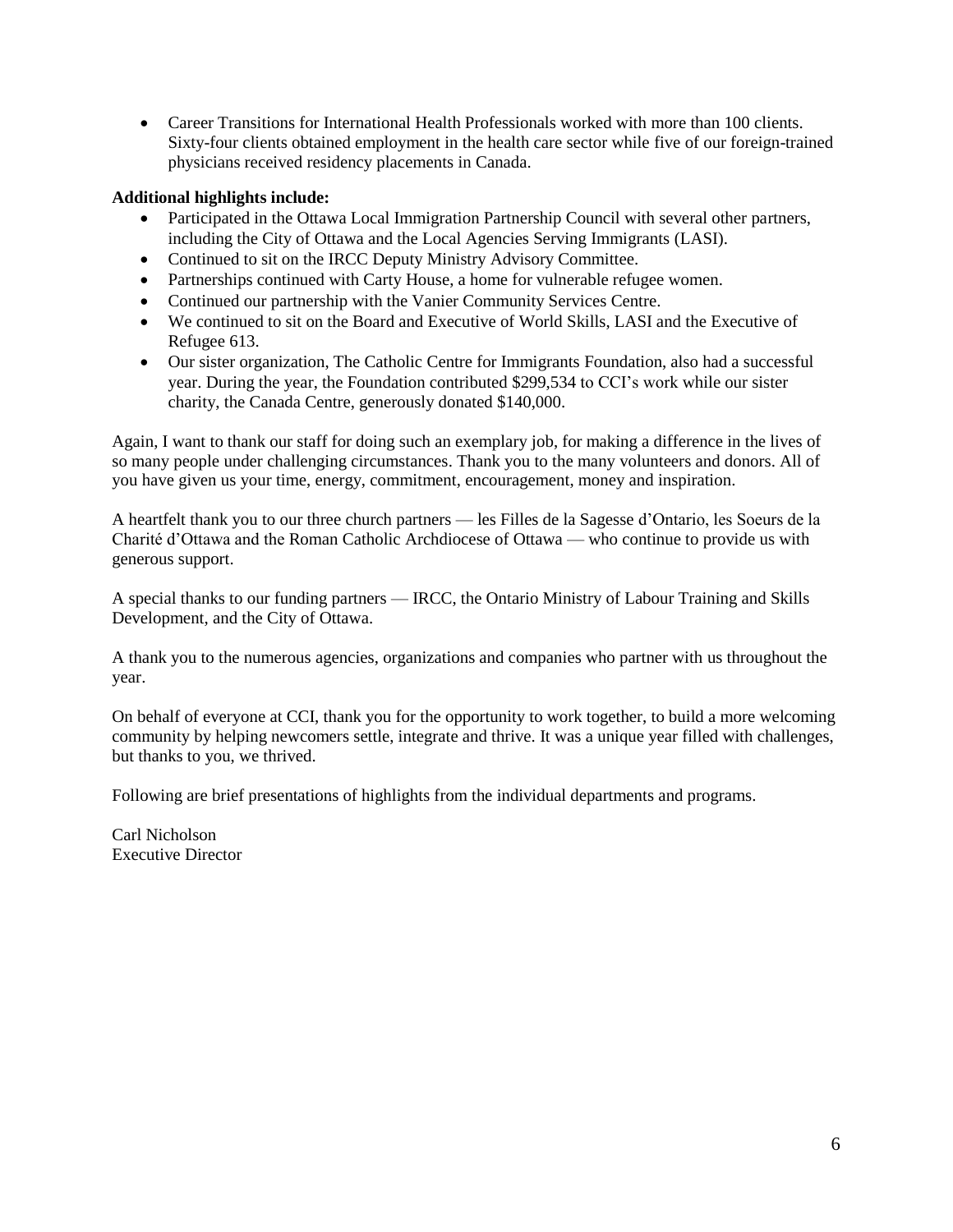# **Integration and Support Services (Settlement Department)**

Integration and Support Services (Settlement Department) helps newcomers settle and integrate into their new communities. We assess their needs, provide information on services, conduct workshops on housing, finances, transportation, education and more, and provide referrals to community resources. Some of our partners are: Ottawa-Carleton District School Board, Ottawa Catholic School Board, Conseil des écoles catholiques du Centre-Est, Language Assessment Centre at YMCA, YMCA Employment Services, Connecting Ottawa, Community Legal Clinics, Legal Aid Ontario, World Skills Employment Centre, Immigrant Women Services of Ottawa, The City of Ottawa, Employment Ontario, Ottawa Police Service, Refugee 613, Interval House, Matthew House, Carty House, Ottawa Food Bank, Ottawa Public Library, Saint Paul University, University of Ottawa, Algonquin College, Community Health Centres, Ottawa Newcomer Health Centre, Ottawa Community Loan Fund, Helping With Furniture, La Cité Collegiale, Economic and Social Council of Ottawa-Carleton, and the Vanier Community Service Centre.

### **Highlights:**

- Served 5,533 clients from 123 countries.
- 267 group sessions attended by 1,339 clients.
- Provided services to 605 refugee claimants.
- Top 5 languages spoken by clients: English: 31%, Arabic: 18%, French: 13%, Farsi: 5%, and Somali: 3%. Assisted clients in 22 languages.
- Top 5 countries of origin: Syria, Iran, Nigeria, Congo, and Somalia.
- In partnership with COSTI, delivered 42 Orientation to Ontario workshops to 531 clients; 12 workshops at the University of Ottawa to 209 international students through International Student Connect Project.
- 8 immigration lawyers and consultants offered free services to 446 clients.

### **Challenges:**

- Many clients dealing with mental health, emotional trauma and distress.
- Helping clients deal with the family reunification process.
- Shortage of affordable housing.

### **COVID-19 pandemic impact:**

- COVID-19 had a significant impact. Staff, working from home, had to find new service delivery tools and adjust rapidly to maintain the same quality of service.
- Many clients were not familiar with online platforms.
- Due to a range of pre-existing vulnerabilities, newcomers were at higher risk of becoming infected with COVID-19.

### **Settlement Youth Program**

- Delivered 34 group activities such as life skills workshops, healthy cooking program, photography programs, art programs, driving licence workshop, first-aid training, computer literacy, legal information, individual counselling, settlement services, mentoring, employment and peer support programs.
- Worked with the Social Planning Council of Ottawa on the Photovoice Program that taught photography to newcomers.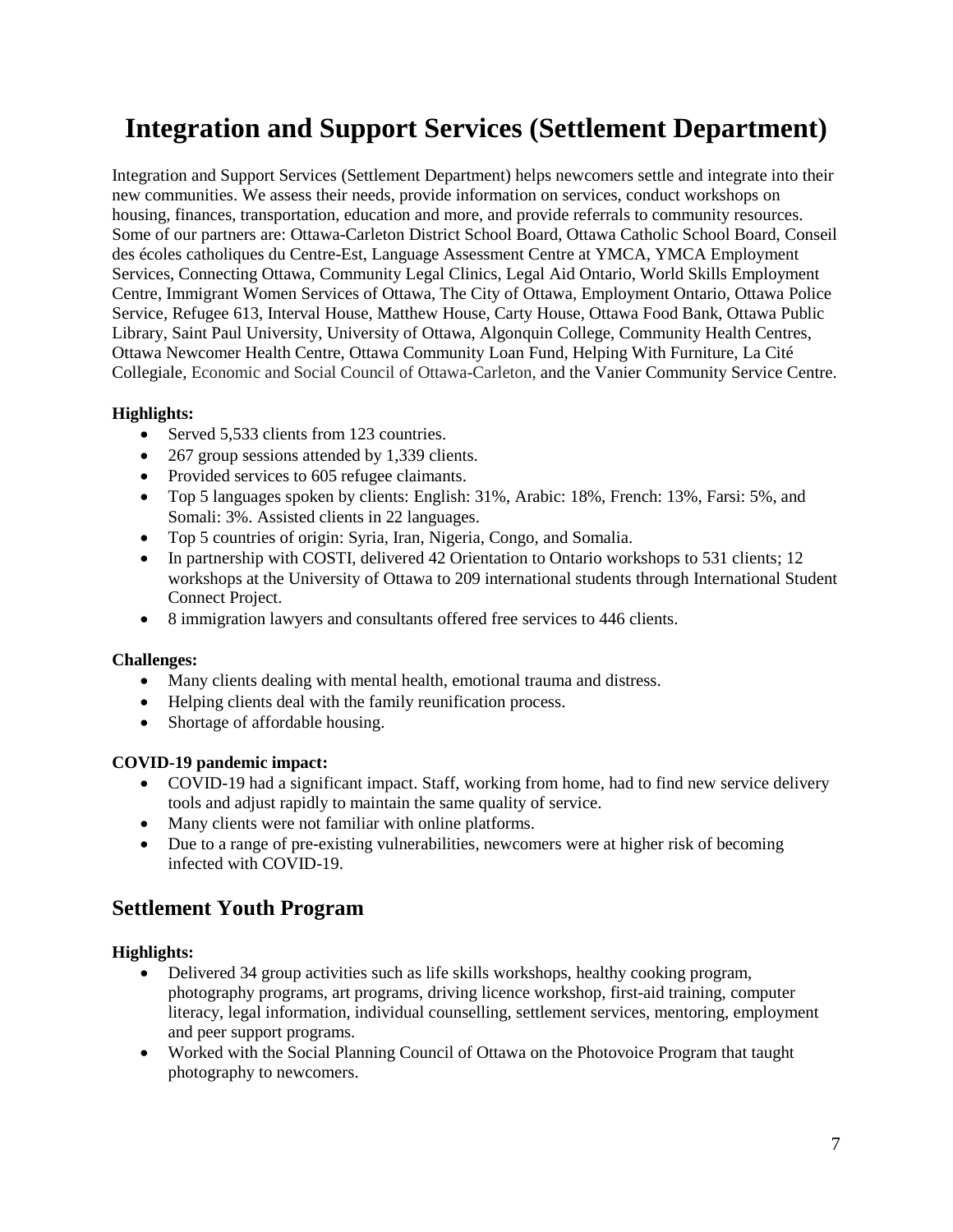- We collaborated with the Ontario Justice Education Network to provide a series of workshop on Navigating Police Encounters for Youth. This program aimed to teach youth about their rights and responsibilities when dealing with police.
- Partnered with St. Lawrence College, Employment Ontario, Boys and Girls Club of Ottawa, Somali Centre for Family Services, Ottawa Community Immigrant Services Organization, YMCA, Pinecrest-Queensway Community Health Centre, South-East Ottawa Community Health Centre, Centretown Community Health CentreC, Vanier Community Service Centre, Algonquin College, University of Ottawa, Adult High School, and Canadian National Institute for the Blind.

### **Challenges:**

- High number of refugee claimants who have limited access to services due to their status.
- Lack of entry level jobs.
- Zoom fatigue for clients who had already spent a full day in an online classroom.
- Many clients did not have access to a personal computer or were not computer literate.

### **COVID-19 Impact**

Due to restrictions and lockdowns, many youth clients lost their jobs. This resulted in:

- Youth feeling isolated.
- Youth feeling disconnected from the community.
- Difficulty developing language skills.
- High need for personal computers.
- Less access to activities and physical activities.
- Clients experienced virtual fatigue.
- Increased mental health issues, feelings of loneliness and depression.

### **Housing Support Program**

We have provided housing support services in partnership with the City of Ottawa since 2001. Services offered include advocacy, information, referrals, workshops, maintenance supports, rights and responsibilities, crisis intervention, and eviction prevention services. We help clients with finding a home, shelter services and emergency food support.

### **Highlights:**

- With the support of the City of Ottawa and the Ottawa Food Bank, we delivered grocery gift cards to families in need of food. 197 households (589 individuals) received \$9,300 in direct food supports.
- Served 242 households with 1,849 services.

### **Challenges:**

- With housing tribunal procedures and regulations for financial aid programs constantly in flux, it was difficult to provide real-time information on supports available.
- Clients faced delays in having their status determined.
- Higher rents and a lack of affordable housing.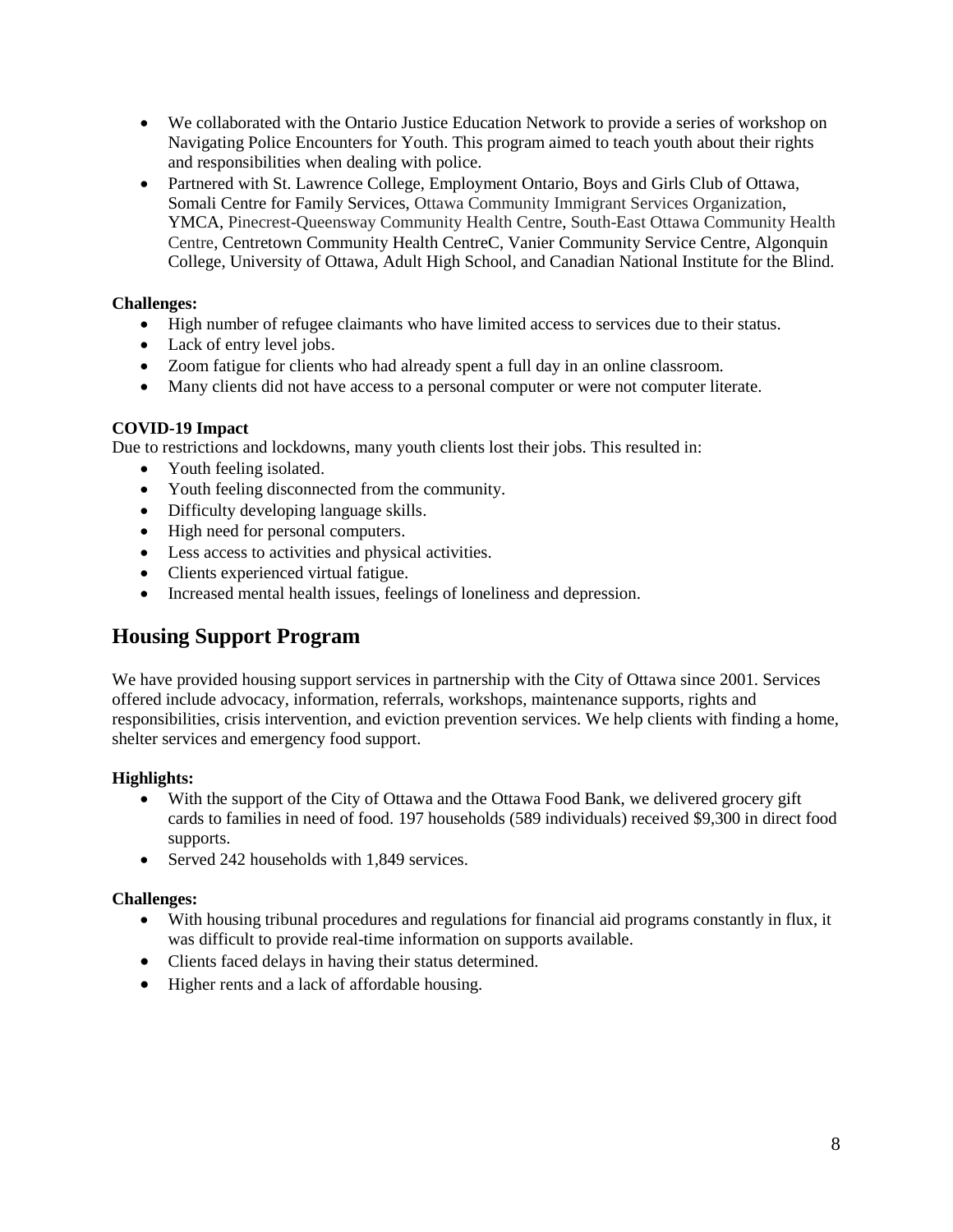# **CCI Sponsorship Agreement Holder Program**

CCI's Sponsorship program delivers information sessions to groups/co-sponsors involved in the refugee sponsorship process. CCI's SAH program manages CCI's sponsorship Agreement with IRCC which allows CCI to organize the sponsorship of refuges from around the world.

### **Highlights:**

- CCI SAH allocated 25 sponsorship spots.
- Conducted information and training session for co-sponsors.
- Due to COVID travel restrictions, we received six refugees in fiscal year 2020-2021.

### **Challenges:**

- Longer wait time due to COVID-19 flight limitations.
- Managing refugee and co-sponsors expectations.
- Completing applications and submitting it due to COVID-19 limitations.
- Coordinating quarantine plan as per public health guidelines.

# **Maison Sophia Reception House**

Reception House provides temporary accommodations to Government-Assisted Refugees (GARs), homeless immigrants and refugee claimants. Newcomers are provided with information, counselling, a friendly environment, food, shelter and clothing. Staff help newcomers adjust to life in Canada and find affordable housing.

This was a full year under the COVID-19 pandemic. In order to protect the safety and the well-being of residents and staff, we implemented COVID-19 procedures at RH.

- Limited the residents from going in/out of facility.
- Set up daily screening for clients and staff prior to their shifts.
- Implemented a "no visitors" policy.
- Enhanced/increased frequency of cleaning,
- Installed more hands sanitizers dispensers and COVID-19 signs throughout the building.
- Strictly followed safety protocols and enforced them.
- Educated residents on "how to do hand washing" and more frequently.
- PPE (gloves, masks...) supplies for staff and clients.

### **Impact of COVID-19:**

We changed the way we do business to ensure the safety of staff and clients.

- Ran a skeleton staff of counsellors. Three positions, cook, janitor and night staff, were deemed essential and ran at full capacity.
- Modified meal distribution. No more lining up. Served meals in containers.
- We spread out meal times and allowed residents to eat in their rooms.
- Increased sanitizing/leaning common areas, especially all handles and doors.
- Supplied masks to residents and increased the number of hand sanitizers in the building.
- Indoor mask wearing policy for all staff and residents.
- Housing applications and visits done online.
- Regularly contacted public health officials on updating our policies and procedures after two outbreaks in our facility.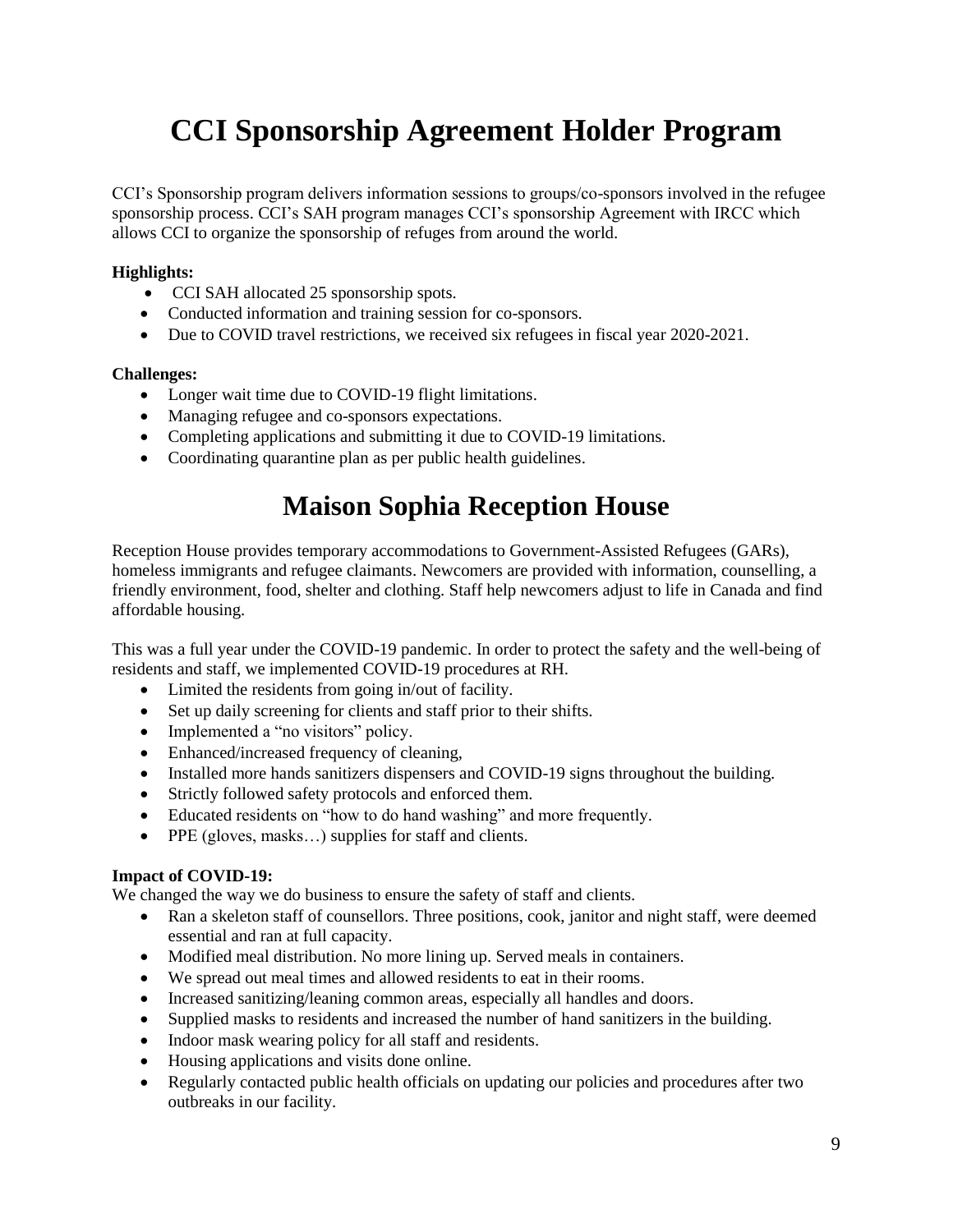Home visits were done only once and on the day clients moved into their permanent home. Subsequent home visits were done by phone.

During the pandemic, we operated as an essential service to GARs and homeless residents referred by the city. However, we reduced total capacity to 35% as recommended by Ottawa Public Health. The number of GARs was substantially lower compared to pre-COVID-19 years. The number of residents referred by the city was also reduced.

### **RAP program and services under COVID-19**

At point of entry into Canada: All new GARs received a rapid COVID-19 test and were transferred to a hotel for a 3-day mandatory quarantine in Toronto. Then, on day 4, with a negative result, GARs came to Ottawa to quarantine for another 11 days at our local motel. These GARs arrived with face masks, gloves and hand sanitizer. GARs arrived with some understanding about COVID-19. They received handouts in their own language. All were tested abroad before flying to Canada.

### **GARs in numbers:**

Total GARs served:193 Top 3 nationalities of GARs: Syrian 47%, Iraqi 14%, Sudanese 10%

### **Housing**

### **Highlights:**

• Secured permanent accommodation for 139 GARs.

### **Challenges:**

- The average rent exceeded the shelter budget for GARs. As usual, they supplemented their shelter budget with Canada Child Benefit. For singles, couples and small families, combining these benefits still made it a struggle to find affordable housing.
- Larger families and Ontario Works clients found it more difficult to rent compared to clients who were working or had small families.

### **City of Ottawa clients:**

- Provided temporary accommodation to 32 asylum seekers.
- Refugees from Congo and Nigeria made up 40% of the above residents.
- Secured permanent housing for 29 residents.

### **Children's Program**

During the pandemic, we suspended in-person children's program. Virtual activities/school work for children were et up with laptops provided by schools and Ottawa Public Library.

# **Welcome House**

Welcome House is a transitional home for homeless immigrants and refugees who are in need of a temporary and welcoming home. It is staffed 24 hours a day, seven days a week.

### **Highlights:**

• Carrying forward: 15 families (81 people)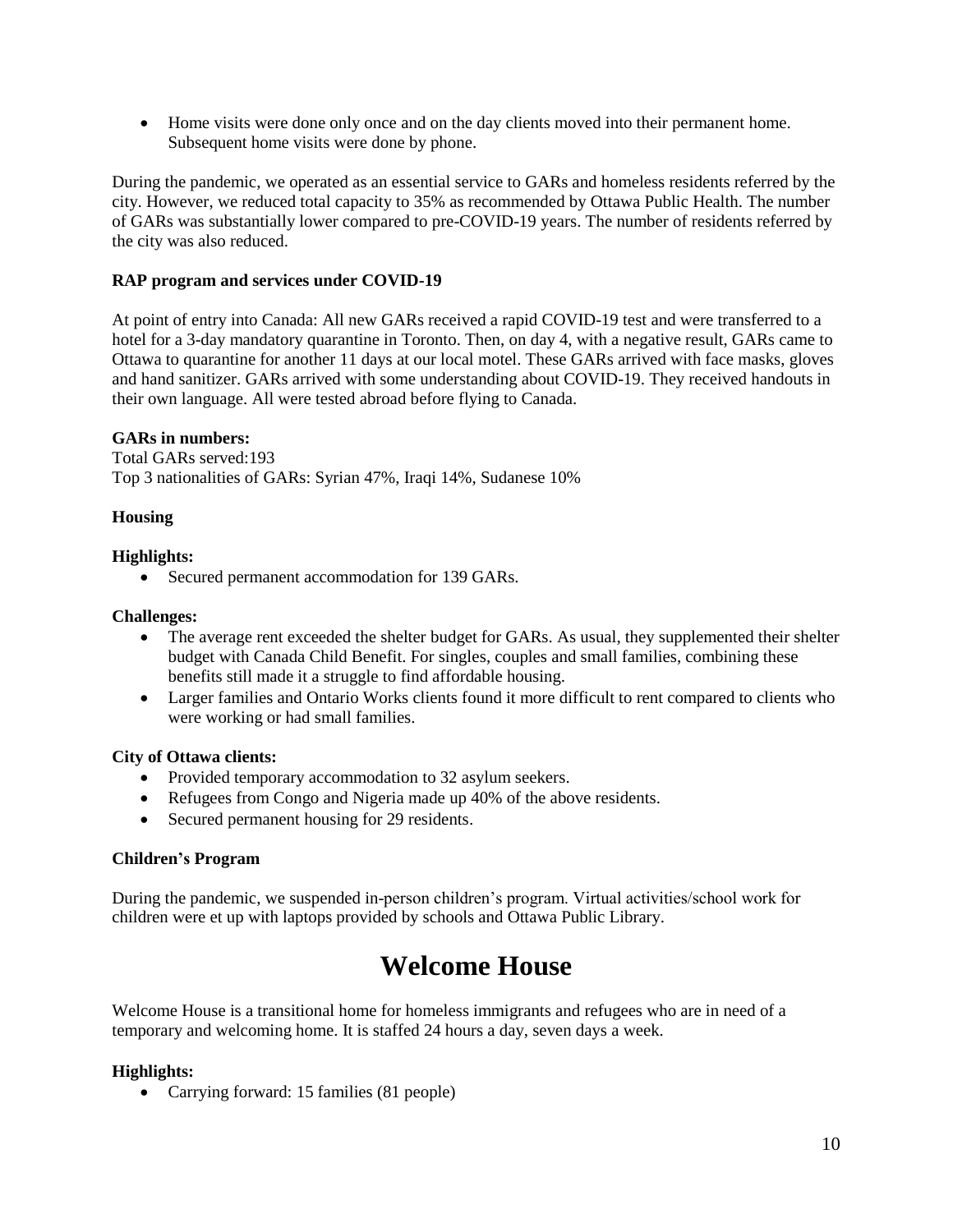- Moving in: 19 families (90 people)
- Moving out: 29 families (141 people)
- Length of stay: 102 days (average)
- Most of our clients are refugee claimants from various African countries, we also have a few newcomer permanent residents.

### **Housing Highlights:**

- Found homes for 116 people (25 families).
- COVID made it more difficult to take in new clients and to find them housing.
- COVID-19 made in-person home/apartment tours very difficult. Many landlords were only doing virtual doors but clients were hesitant to rent a unit without seeing it in person.

### **Orientation & program support:**

- Communicated with Ontario Works workers/Verification Specialists: leases, missing documents, rent and repayment issues.
- Helped register clients with Mathew House and Helping with Furniture program.
- Helped clients submit work permit applications/study permits and Social Insurance Numbers.
- Updated their address with the Immigration and Refugee Board.

### **Life skills & Home Visits:**

- All clients who moved out received follow-up services, such as immigration documentation and settlement services.
- Home visits were suspended and we shifted to virtual phone check-ups.

# **Client Support Services Program (CSS)**

CSS helps Government Assisted Refugees (GARs) during their first year of resettlement and integration. We deliver a mobile, intensive case management service that recognizes their complex needs. We work with the community to provide GARs access to services such as health, housing, education, language training, employment and various other community services.

### **Highlights:**

- Supported 813 GARs.
- To keep everyone safe, our mobile services were put on hold. We provided intensive case management services by phone and used other methods to ensure all needs were addressed.
- Provided 16,217 case management services.
- Over 100 adult GARS received a computer or Chromebook to better access virtual language classes and community services.
- Updates were provided regularly and in multiple languages with regard to COVID guidelines, health recommendations and stay-at-home orders.
- Caseworkers ensured all GARs had access to food, transportation, health services and support benefits.
- Professional development trainings included boundary-setting, cognitive behavioural therapy for stress management, trauma-informed care; strategies for supporting 2SLGBTQIA+ clients; and purposeful practice case management.

### **Challenges:**

- More than 80% of GAR arrivals had trouble speaking English.
- More than 30% had at least one family member with extensive health challenges.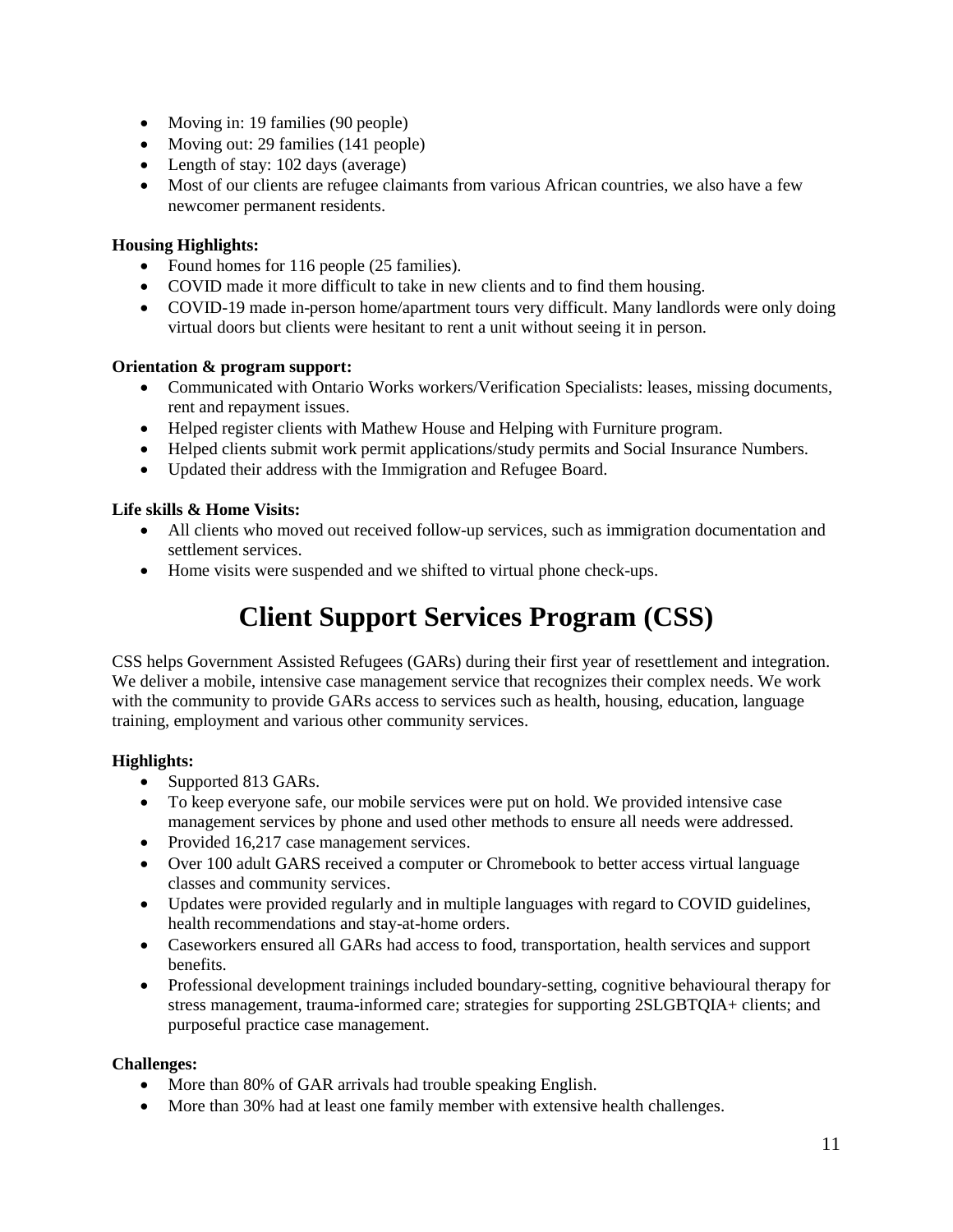- Employee fatigue and client disengagement increased as stay-at-home orders persisted.
- Computer literacy and technological support to GARs with no computer experience required many hours of one-to-one support.
- Online government and community services were not functioning at usual capacity.
- The emotional toll of the pandemic on newly arrived refugees in small apartments, with minimal income and limited social networks, had caseworkers acting as a sounding board for GARs feeling frustrated, isolated and distressed.
- The lack of in-person services prevented trust-building with clients to discuss sensitive needs. Caseworkers were unable to see all of the non-verbal communication often used to initiate delicate conversations.

### **Opportunities:**

- Many skills have been acquired for working digitally. Staff are comfortable with virtual technology and are embracing the use of apps to teach GARs computer literacy online.
- Once a week, prior to our meeting, staff rotated to lead a well-being exercise for the team. This might prove effective post-pandemic to maintain well-being, team building and leadership skills.
- The Purposeful Practice Case Management project will allow staff to participate in forming new CCI practices for inter-departmental collaboration and improved client experience.

# **Community and Employment Connections**

The Community and Employment Connections (CEC) Program facilitates social, cultural and professional interactions between newcomers and the community to foster community engagement and employment opportunities through a variety of programs, workshops, events and activities. With a combination of group settings and One-to-One (case management approach), the program prepares newcomers to find jobs; learn to converse in English and French and be able to access volunteering, participate in sports/recreation, mentoring and leadership opportunities. CEC consists of three streams of focus; Community Connections, Youth Leadership and Employment.

Due to COVID 19 restrictions, CEC staff worked remotely and offered online services and activities to newcomer clients. Through innovative programming and updated online content, the team proactively engaged with clients and supported them with their ongoing needs.

- 975 families and single adult clients were served a comprehensive array of services and programs that included, but were not limited to, employment, youth leadership, sports/recreation, matching/mentoring, English/French/employment conversation circles (adult, youth and children), workshops, cafes and information sessions.
- Served 518 children and youth.
- More than 3,700 hours of support were provided to CEC from non-client participants: 336 hours from volunteers; 2,520 from two paid interns through our partnership with the Social Planning Council of Ottawa (SPCO); and over 850 student placement hours from our partnership with Carleton University and Algonquin College.
- Over 2,900 referrals made to local community organizations/services.
- Due to COVID-19, all services, workshops, events and programs delivered online. One-and-one services provided by phone and social media platforms including WhatsApp, ZOOM, Teams, etc.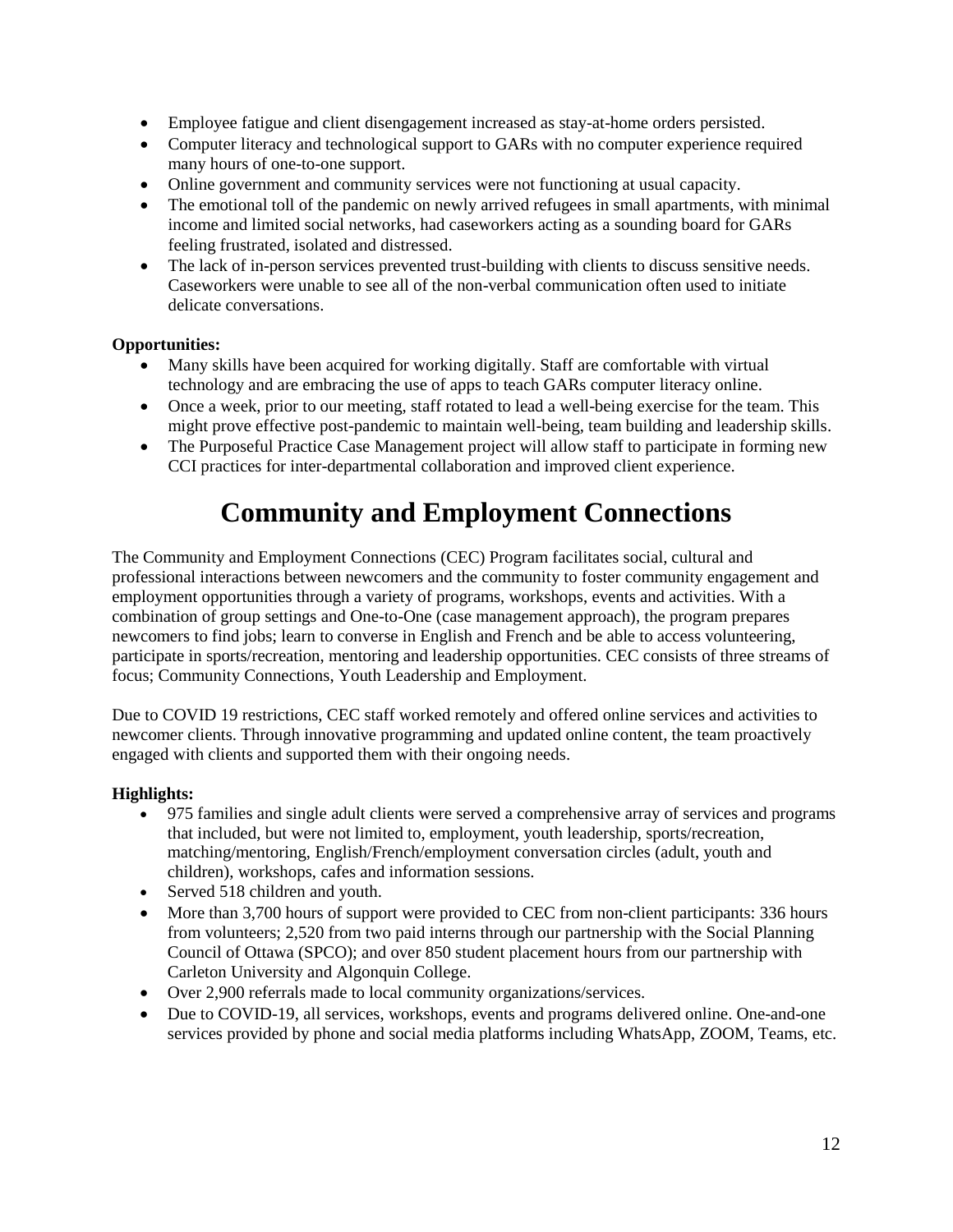### **Challenges:**

- COVID-19 negatively impacted the overall health and wellbeing of clients; in particular, vulnerable youth. There were financial burdens, unemployment, fear, loss of social connections, lack of access to in-person community services and programming.
- Clients unfamiliar with computers, online platforms or lacked reliable internet.
- Clients struggled to understand the current job market, language fluency/comprehension-job specific, online applications for employment, education and training.
- Volunteer recruitment was difficult as more volunteers were needed to address the increased number of clients. Impact was felt, but not limited to, conversation programs, youth leadership/mentorship, children's programming, volunteering and one-on-one supports for mentoring and technology.
- Many clients experienced trauma, discrimination due to their physical or mental health that created barriers to access services in the community.
- Families, children and youth struggled with various challenges such as online services/learning, online fatigue, finding space at home, scheduling time to participate, understanding instructions because of language barriers, impact on well-being, lack of technology skills, poor/limited internet and access to devices.

### **Opportunities:**

- We see an opportunity to maintain key partnerships and create new ones to enhance CEC programming.
- Opportunity to develop blended approaches for in-person and online services to reduce barriers of transportation, and enhance the support to newcomer clients with activities including employment-career, mentorship, homework programs, English conversation circles, workshops for families and youth.
- Create mentorship and leadership opportunities to help youth reach their educational and future career goals.

### **Youth Connection and Leadership**

Programing and services are tailored to youth, ages 15 to 29, to encourage social interactions and promote positive engagement for smooth community integration. Programs and activities include: sports and recreation, homework/education support, English and French conversation circles, leadership, self-care and information sessions to help clients make informed decisions about their future in Canada.

- Served 287 youth clients.
- Helped clients with computer literacy and online programs.
- With COVID-19, many youth programs and services were significantly affected. New programs and partnerships were created to meet the needs of the youth clients such as:
	- o Homework support was delivered in partnership with the Newcomer Youth Leadership Development Program (NYLD) and the Adult Public High School.
	- o A wide range of workshops were offered to provide support with interpersonal skills and communication, healthy relationships and social support in partnership with the Ottawa Coalition to End Violence Against Women (OCTEVAW) with their Young Men Leading Change Project, The Sexual Assault Support Centre of Ottawa (SASC) and Hopewell Support Centre.
	- o The Photovoice Project in partnership with the Social Planning Council of Ottawa (SPCO) created opportunities for youth clients not only to share their voice through an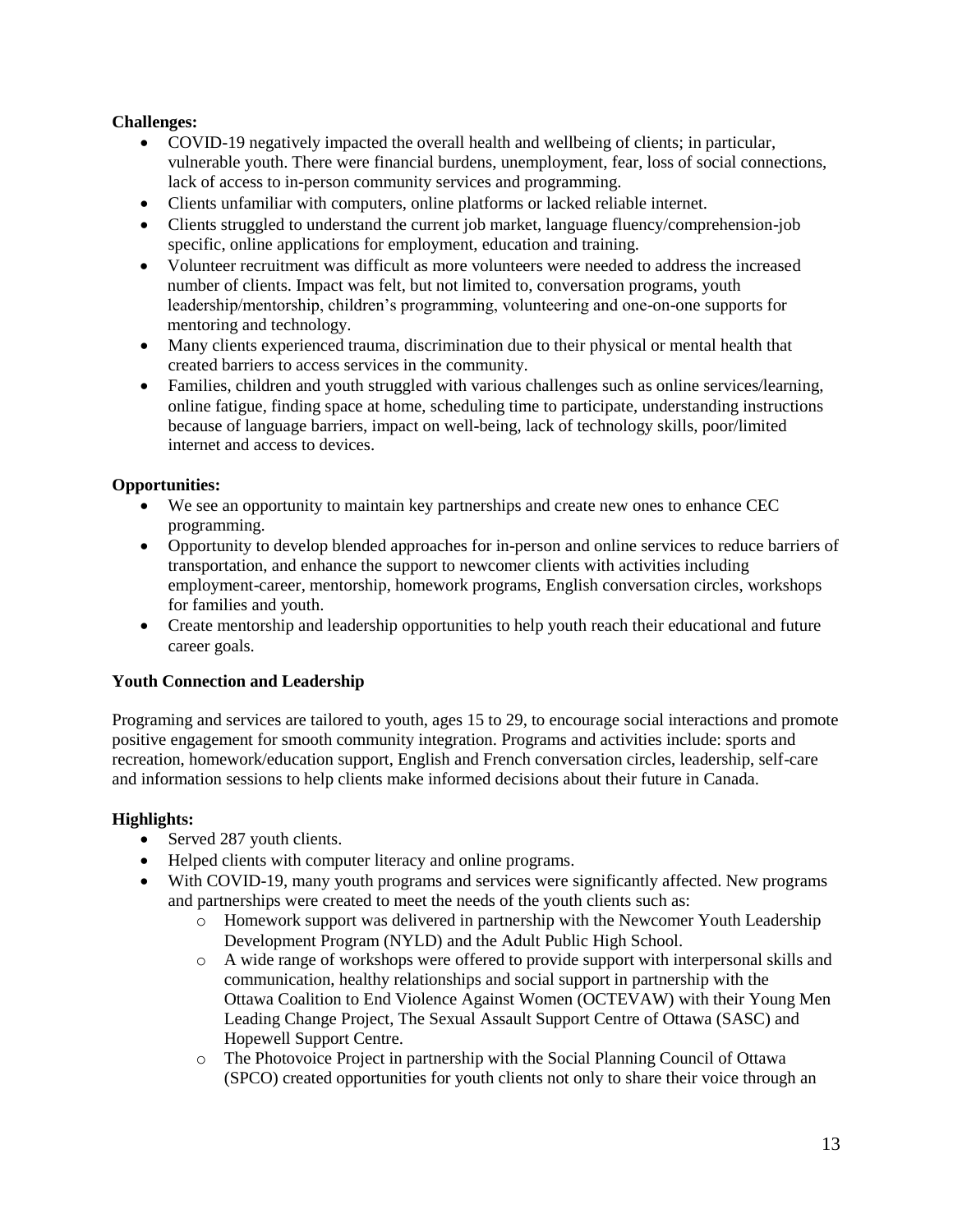artistic medium/pictures and videos to impact change but also benefit from their leadership program to become employed with SPCO.

### **Challenges:**

- Due to COVID, many sports, recreation and outdoor activities were cancelled.
- There was a lack of mentoring activities to support youth clients with the much needed one-toone and group assistance especially related to education and employment.
- Intergenerational conflict between the youth and their parents increased during the pandemic. We plan to address this through information sessions in partnership with other community services.

### **Opportunities:**

- Due to increased demand, we an opportunity to work with partners to offer mentoring and leadership programming that will support clients in their employment/career planning and navigate post-secondary institutions, etc.
- Enhance youth wellness and self-care programing to help reduce isolation as well as intergenerational conflicts.

### **Employment-Career**

The CEC Employment Program support adults and youth with low language skills and limited to no employment experience to increase knowledge and awareness of the Canadian labour market through individual and group services. We work with partner agencies to facilitate access to broader employment services, relevant workshops and information/training, skills development, career planning, increase networking opportunities and ultimately, with their search for basic employment.

### **Highlights:**

- 240 clients served one-on-one; 181 participated in workshops on topics such as job searches, resumes, interview preparation, online applications, Canadian workplace culture, volunteering, and safety.
- Over 100 clients secured part-time and full-time jobs.
- Various strategies created to improve clients' knowledge of current workplace safety practices, including the use of PPE equipment.
- Employment Conversation Circles and mentoring activities were provided by volunteers to help clients learn a language and understand the terms around job searches and applications.
- We supported clients with virtual employment-related events, workshops and job opportunities from companies, including COSTCO, Old Navy, Walmart, Loblaws, Farm Boy, construction firms, Personal Support Worker (PSW) Agencies and the Agricultural Farm.

### **Challenges:**

- Our clients' mental health declined because of COVID.
- Clients didn't always have access the proper technology and had poor knowledge of the hiring process, online navigation and application tools.

# **Matching Program**

The program provided one-on-one support to help newcomers adjust and integrate into life in Canada by introducing recent immigrants and refugees to established members of the Ottawa community. Matches between newcomers and volunteers where carried out using various settings (i.e. one-to-one, family-tofamily, or one volunteer with a newcomer family) with priority given to those with the greatest needs.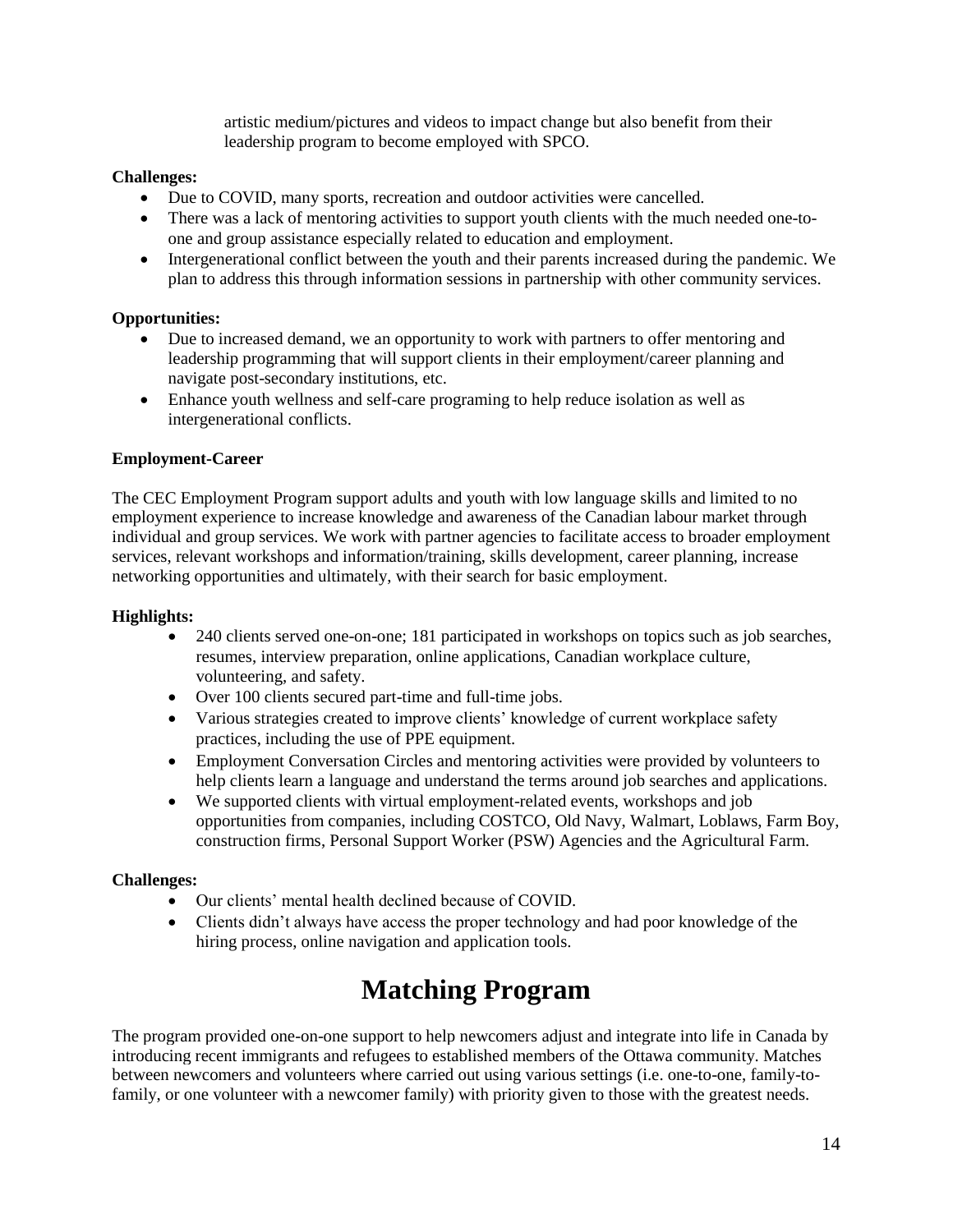The Matching Program has now come to an end after  $6\frac{1}{2}$  years of success. During this time many wonderful events happened, thanks to the involvement of amazing volunteers and newcomers, both sides willing to learn from each other. The positive impact of the program will be felt for years to come.

### **Highlights:**

- Recruited and trained 312 volunteers.
- There were 285 matches.

### **Success stories:**

Some of the memorable events that took place during the Matching Program:

- Volunteer was present for the baby's birth 6 months after the match. Three years later the volunteer was on hand to celebrate the family's Canadian citizenship.
- Volunteer couple guided the father of a newcomer family as he worked to set up a now successful business.
- Volunteer matched with a sensitive case dealing with mental health challenges patiently listened to and referred client to appropriate services while staying connected to support newcomer client.
- Volunteer's children become friends with newcomer family's children, even celebrating birthdays and holidays together.
- Retired volunteer welcomed newcomer into his home every week, helping with his English and job search. When weather was bad, the newcomer would bring groceries and coffee to the volunteer so he wouldn't have to go out. Support given on both sides.
- Volunteer acted as a reference for her match, mentoring her once she succeeded in finding her first job.
- Volunteer couple visited large family with special needs children on a weekly basis, and then was part of a sponsorship group that brought the family's eldest child and family to Ottawa.
- Volunteer helped newcomer family access public library and recreational activities for her match.
- Volunteer matched with a young newcomer family, visited with them every Saturday, said that sharing their family meal was the highlight of his week.
- During the pandemic, a government worker was matched with a newcomer who wanted to improve her English so as to find a job, and also to integrate better into Canadian life. They met regularly on Zoom, but due to COVID restrictions never met in person. After 7 months, they met on Zoom again with the Matching Program worker to "close" the match. The volunteer's schedule was such that she could not continue with the weekly meetings, but she was clear that she intended to continue the friendship that had begun to blossom over the course of their match. The newcomer was thankful for the opportunity and to have met the volunteer. The newcomer client shared she had such a great positive experience and that she looked forward each week to their talks. She also shared that the volunteer was such a valued friend, who helped her understand Canadian culture, gave her so much encouragement in her job search, and that she always left the meeting with hope. She thanked CCI for its "great and amazing job" and hoped someday she will be able to return some of what she received by volunteering with CCI.

### **Settlement Online Pre-Arrival (SOPA)**

CCI and World Skills are co-providers of the Ontario Settlement Online Pre-Arrival Program. The program's mandate is to deliver a variety of online courses to prepare newcomers for the Canadian labour market before they arrive to Canada.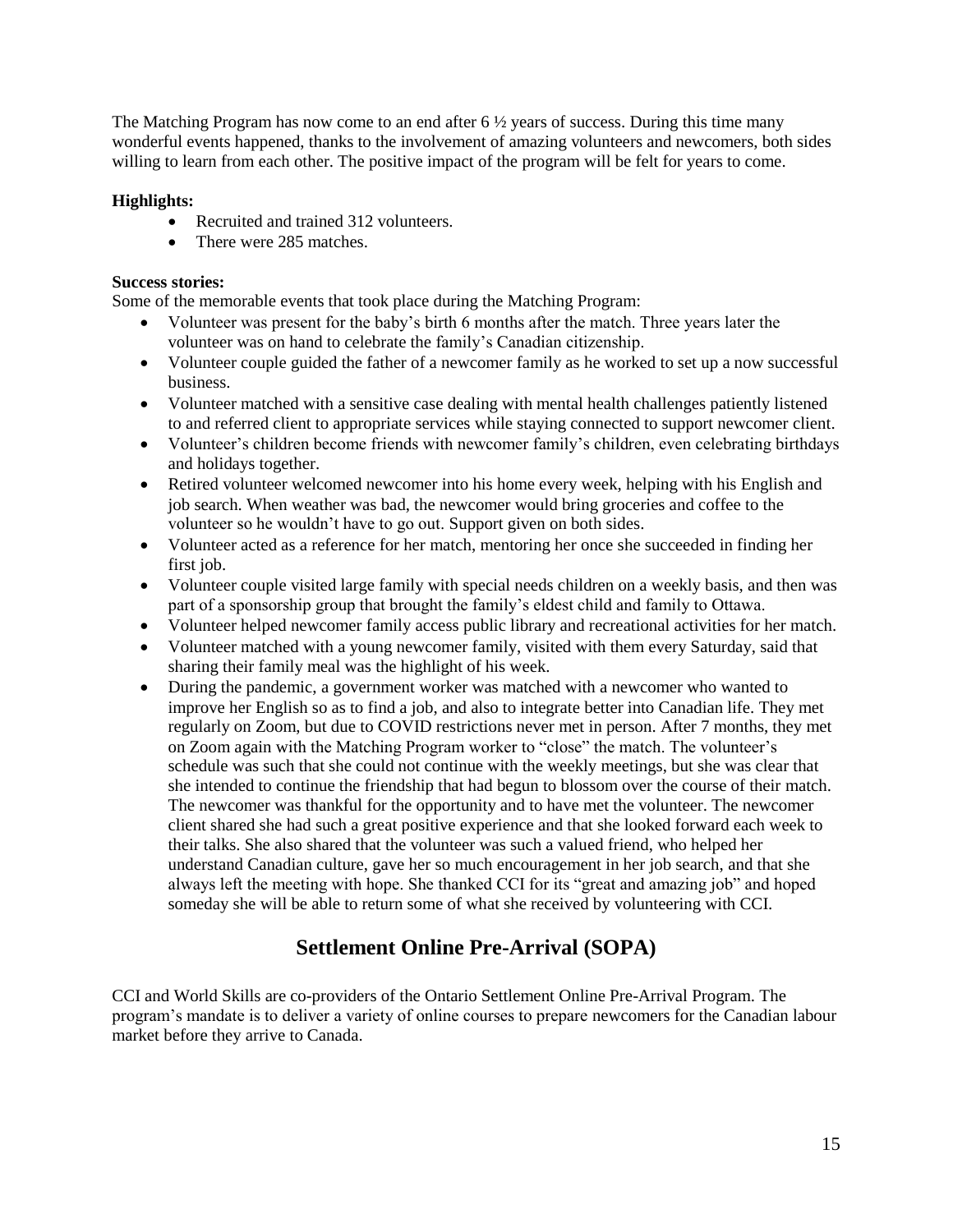### **Highlights:**

- New data system (NewOrg) was introduced to better record information for SOPA program, funders and clients.
- 728 clients registered for services.
- 638 clients completed initial intake session.
- 451 clients were referred to facilitated job search strategies online courses.
- 192 clients were referred to facilitate soft skills courses focused on Canadian workplace culture.
- 326 clients enrolled and completed all facilitated courses.
- 660 referrals were made to self-guided courses related to working effectively in a Canadian environment to achieve career success.
- 478 clients received employment counselling.
- 60 clients successfully obtained employment.
- Referred 515 clients to post-arrival resources in their city.
- Referred 613 clients to mentorship programs.

### **Challenges:**

- Number of clients who dropped out increased compared to last year due to pandemic and uncertainty of when they might arrive.
- Some clients were unable to complete all of the course materials.

### **Opportunities:**

- We see a market for French-speaking clients.
- SOPA has created a marketing and networking committee that has allowed us to expand to the clients we reach as well as diversify the types of events we offer clients post and pre-arrival.

### **Career Transitions for International Health Professionals**

Career Transitions (CT) helps internationally trained health professionals integrate into un-regulated healthcare roles. We help doctors, nurses, dentists, pharmacists, laboratory and research professionals transfer their skills and experience and enter the Canadian healthcare sector. The program provided up to 36 hours of on-line training, opportunities in mentorship and volunteering, as well as ongoing resources and support. CT also works with community stakeholders and employers to fill the needs of their organizations.

- Over 100 clients accessed the program, 51 completed the workshop training.
- 15 clients began volunteering opportunities.
- 21 clients engaged in activities through our peer-mentorship program and through external mentorship placements in healthcare.
- In 2020-2021, the Career Transitions program exceeded its employment target, with at least 64 clients gaining meaningful employment in health care.
- Career Transitions clients fulfilled roles specific to the COVID-19 pandemic, for example, as COVID-19 test administrators and COVID-19 clerical support. In March 2021, the Public Health Agency of Canada (PHAC) needed to urgently recruit a number of Medical Case Reviewers for the PHAC Vaccine Safety Monitoring Division. Career Transitions was able to submit 30 qualified clients from the Career Transitions program for PHAC's consideration.
- 12 clients pursued medical residency (CaRMS) and five were matched.
- Beginning in January 2020, social media and digital outreach were enhanced with the addition of a monthly e-newsletter.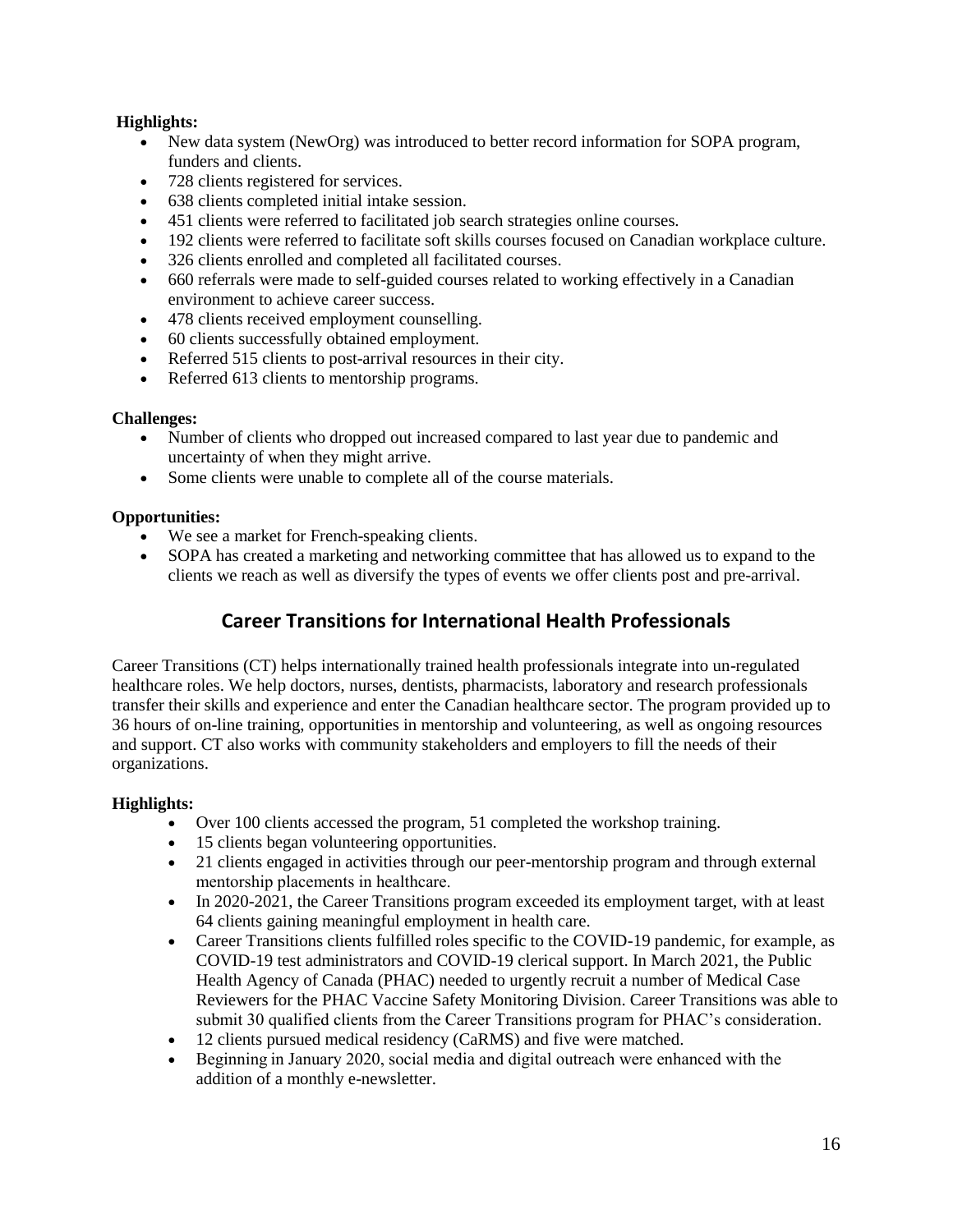- Employer partnerships during 2020-2021 included the City of Ottawa Public Health, World Education Services (WES), Shepherds of Good Hope, Bruyére Research Institute and the PHAC. Career Transitions has developed partnerships with over 25 employers across Ottawa.
- One of our most successful initiatives has been our Pop-Up Workshops. Between June 2020 and January 2021, Career Transitions hosted seven online workshops. These workshops focused on topics such as Financing Professional Development, Employer Networking, and Virtual Residency Interview Skills. In August 2020, we hosted a Pop-Up Workshop that had 63 participants! Attendance was for the seven workshops was 178 clients.

### **Challenges:**

- Due to the pandemic, there was limited availability in hospitals and health care centres to provide observerships and volunteer opportunities.
- Many clients were unable to access the program as they experienced delays with their immigration documents.
- During one-to-one service, many clients expressed the need for additional settlement services such as childcare and housing support.
- The Canadian Residency Match Service (CaRMS) was affected by the pandemic in a number of ways. Firstly, the process was delayed and the timeline adjusted accordingly. Secondly, interviews were conducted online. Finally, some of the required exams for applicants were delayed and postponed, leaving some of our clients unqualified to apply this year.

### **Opportunities:**

- Moving the cohorts online has created opportunity for networking among clients.
- Career Transitions staff continues to collaborate with organizations like CaRMS, the National Association of Pharmacy Regulatory Authorities (NAPRA), the Medical Council of Canada, the Ontario College of Nurses and uOttawa Faculty of Medicine to connect our clients with licensing resources and information.
- Moving forward, there is opportunity to expand the role Career Transitions can play in systemic change. This includes highlighting the contributions that international health care professionals have made during the pandemic, quickly filling health care roles to support the pandemic response. There is also opportunity to advocate for improved bridging for regulated professions, so that these highly talented individuals can contribute even more to our communities, especially those in remote, rural and northern communities that may suffer from a dearth of qualified health care professionals.

# **The Ottawa Newcomer Health Centre (ONHC)**

The Ottawa Newcomer Health Centre is a community-based initiative dedicated to providing holistic services that promote the health and social well-being of refugees and immigrants.

- ONHC was quick to implement virtual services during the pandemic, our providers continued to offer services via phone and video. We continued to offer in-person services for essential appointments.
- We partnered with many organizations to offer virtual info sessions on COVID-19.
- We partnered with Ottawa Public Health to develop multilingual resources and Public Services Announcements (PSAs) to ensure that communities who don't speak English/French had access to essential information so they could adhere to the rapidly changing public health directives.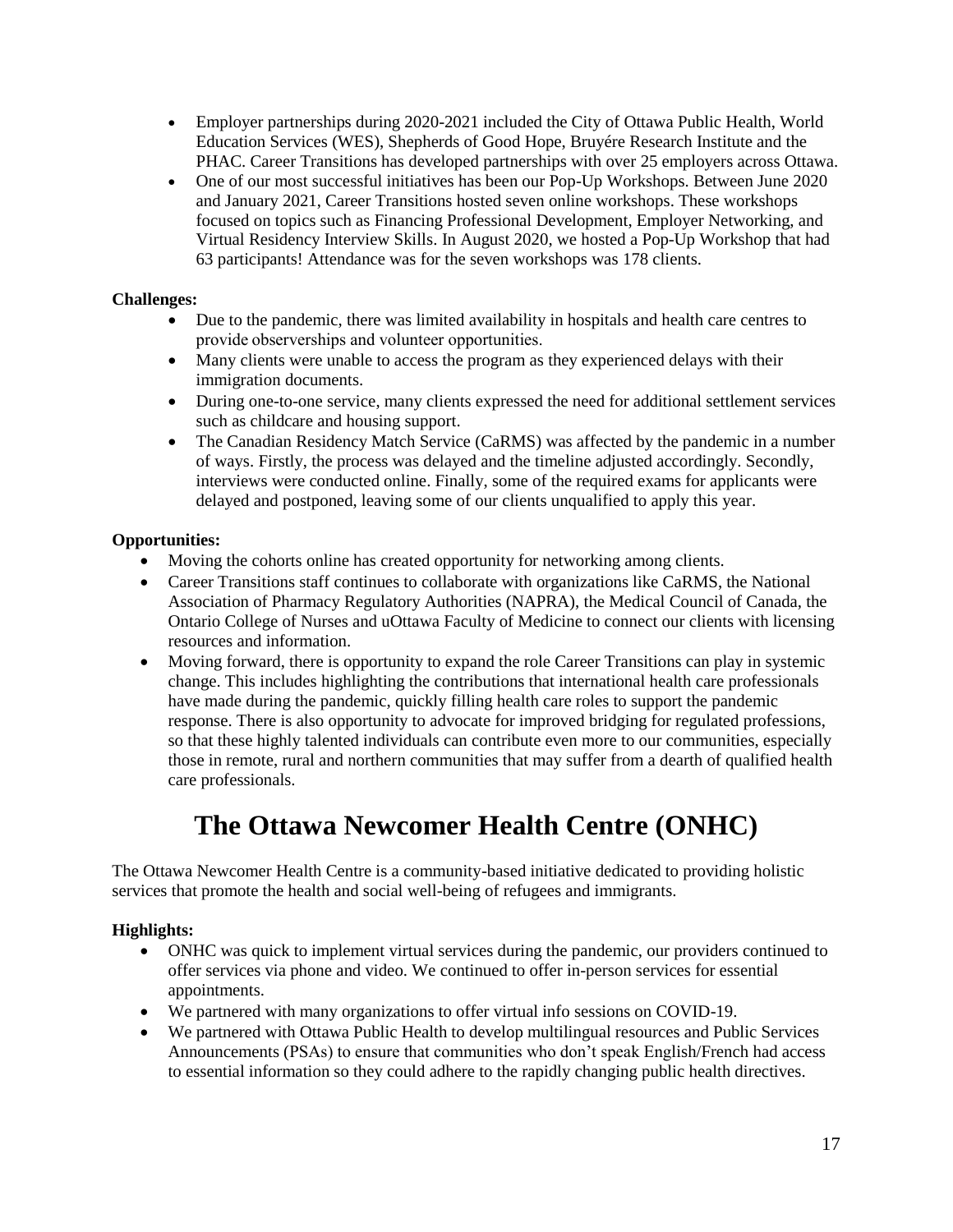- We worked with the Ottawa Local Immigration Partnership to research the use of interpretation in the health sector and to raise awareness about the importance of language barriers.
- We participated in a national research project looking at the disproportional impact COVID had on racialized communities.
- In partnership with OPH and sister community health centres, we provided wraparound care to a client who tested positive for COVID.
- We took a lead in providing services to refugees who reside at the YMCA family shelter along with Centretown Community Health Centre and provided access to Covid19 vaccination onsite in congregate living spaces.
- We held various community vaccination events to ensure equitable provision of the COVID-19 vaccine, our objective was to ensure easy access and remove barriers to ensure immigrants, refugees and newcomers were getting vaccinated.
- ONHC also oversaw the distribution of the COVID Isolation Fund, this temporary emergency financial support intended for undocumented vulnerable individuals who are not eligible for social assistance programs and other federal or provincial income assistance, and for whom financial hardship poses a direct barrier to COVID-19 testing and/or completing a required period of isolation. Over \$80,000 of support was distributed to undocumented clients in Ottawa.

# **Community Integration Network (CIN)**

CIN enhances the services offered to clients by Settlement Workers in Schools, Library Settlement Partnerships and Community Connections programs in the Ontario Region. In consultation with IRCC and in collaboration with settlement agencies across Ontario, CIN contributed to consistent, innovative and timely settlement services through the creation of tools, resources and professional development to support the effective delivery of day-to-day activities. The CIN team has also been useful to the sector and to IRCC by providing timely information and opportunities for service providers to share practical ideas on how to address emerging issues.

### **Highlights:**

### **Youth Employment and Engagement**

- IRCC, at the national level, convened a Youth Advisory Group (YAG), as a forum for engagement between newcomer youth and policy makers on key issues and priorities. The YAG did some research on youth employment challenges and shared findings and recommendations.
- CIN organized and facilitated three Zoom sessions that brought together colleagues from 30 agencies in Ontario. They met virtually with members of the IRCC Youth Advisory Group to talk about Youth Employment Issues. The participant feedback was very positive.

### **Knowledge Exchange Meetings**

CIN facilitated four virtual meetings for program managers and coordinators. Participants shared, in brief presentations, new/different/practical ways to continue delivering quality services to their clients during the COVID-19 pandemic. Feedback from participants indicated the meetings were helpful in two ways:

- They learned about practical ways to continue service delivery in a safe and appropriate manner.
- They connected with their colleagues and shared some of their concerns and new ideas.

### **Mis- and Disinformation in Digital Communities**

These virtual workshops were designed to help people spot and deal with mis- and disinformation in their digital communities. In these two-hour workshops, 50 participants from 32 agencies learned:

How to evaluate and verify claims, sources, images and videos online;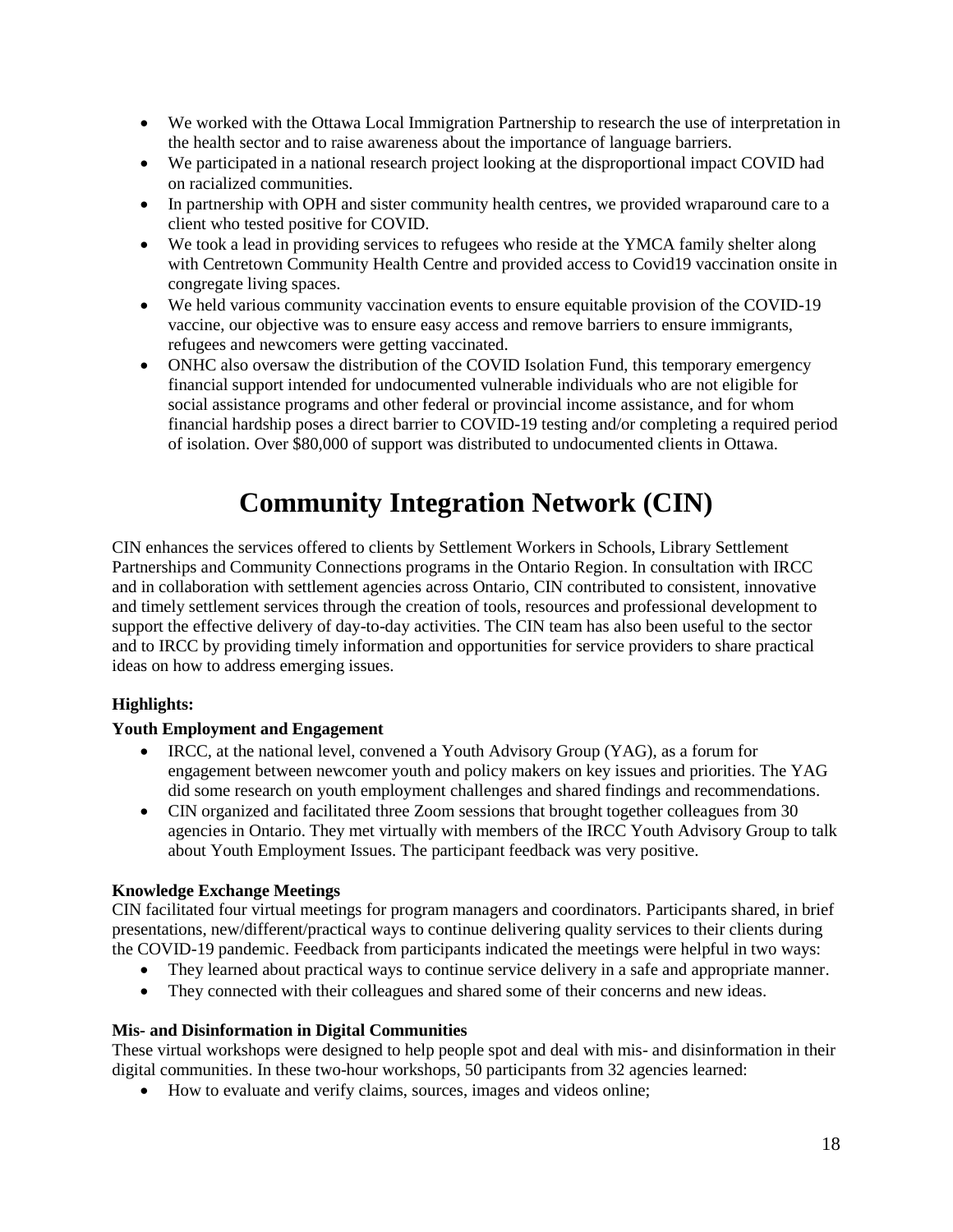- How to apply these new skills and tools to fact check a series of claims circulating online;
- Where to find trusted sources of news, multilingual fact-checking websites, and other reliable sources of information.

We collaborated with the presenter to develop a "Fact-Checking Toolkit" as an online resource. There are English and French versions.

[https://cin-ric.ca/wp-content/uploads/2021/07/Fact\\_Checking\\_Tool\\_Kit-final.pdf](https://cin-ric.ca/wp-content/uploads/2021/07/Fact_Checking_Tool_Kit-final.pdf) [https://cin-ric.ca/wp-content/uploads/2021/07/La\\_verification\\_des\\_faits\\_final.pdf](https://cin-ric.ca/wp-content/uploads/2021/07/La_verification_des_faits_final.pdf)

### **Challenges:**

### **Impact of COVID-19:**

Many of the activities in the CIN program involve convening groups of participants for professional development, sharing of promising practices and group discussions on emerging issues. They were cancelled for 2020-2021.

- Service delivery, program coordination and the interconnectivity of teams was affected by the pandemic. Participation in virtual activities for knowledge dissemination and professional development was affected by Zoom fatigue.
- Supporting the use of technology to deliver virtual services to clients was both a challenge and an opportunity.

**Solution:** The CIN team worked in close consultation with service providers and IRCC to deliver structured virtual meetings where knowledge could be shared while minimizing the virtual meeting fatigue for participants.

### **Opportunities:**

Our colleagues across Ontario have identified areas where professional development would be welcome. The CIN team's plan for 2021- 2022 includes:

- Gathering promising practices and creating resources to help other agencies adapt and implement them for their clients.
- Offering workshops and knowledge sharing sessions to reduce the impact of the unprecedented working conditions.

## **Pastoral Program**

The Pastoral Program connects newcomers to their faith community.

- 41 families (119 people) from 14 countries were provided information about the faith community of their choice.
- A connection was made for a Syrian family sponsored by St. Columbkille's Cathedral in Pembroke but who wanted to relocate to Ottawa. This newcomer family has a family member who is deaf. We connected the family to our Settlement Services program. They provided resources in the LINC program for the deaf. We also provided the newcomer family with contact information for the Ottawa Catholic Deaf community who are also available to assist with newcomers.
- Another highlight was helping a Syrian newcomer connected to St. Basil Roman Catholic Church. This newcomer applied for a job at the church. During a couple of meetings, we reviewed with the pastor the employment application and the queries the pastor had regarding the suitability of a newcomer and the responsibilities that come with this type of position. We came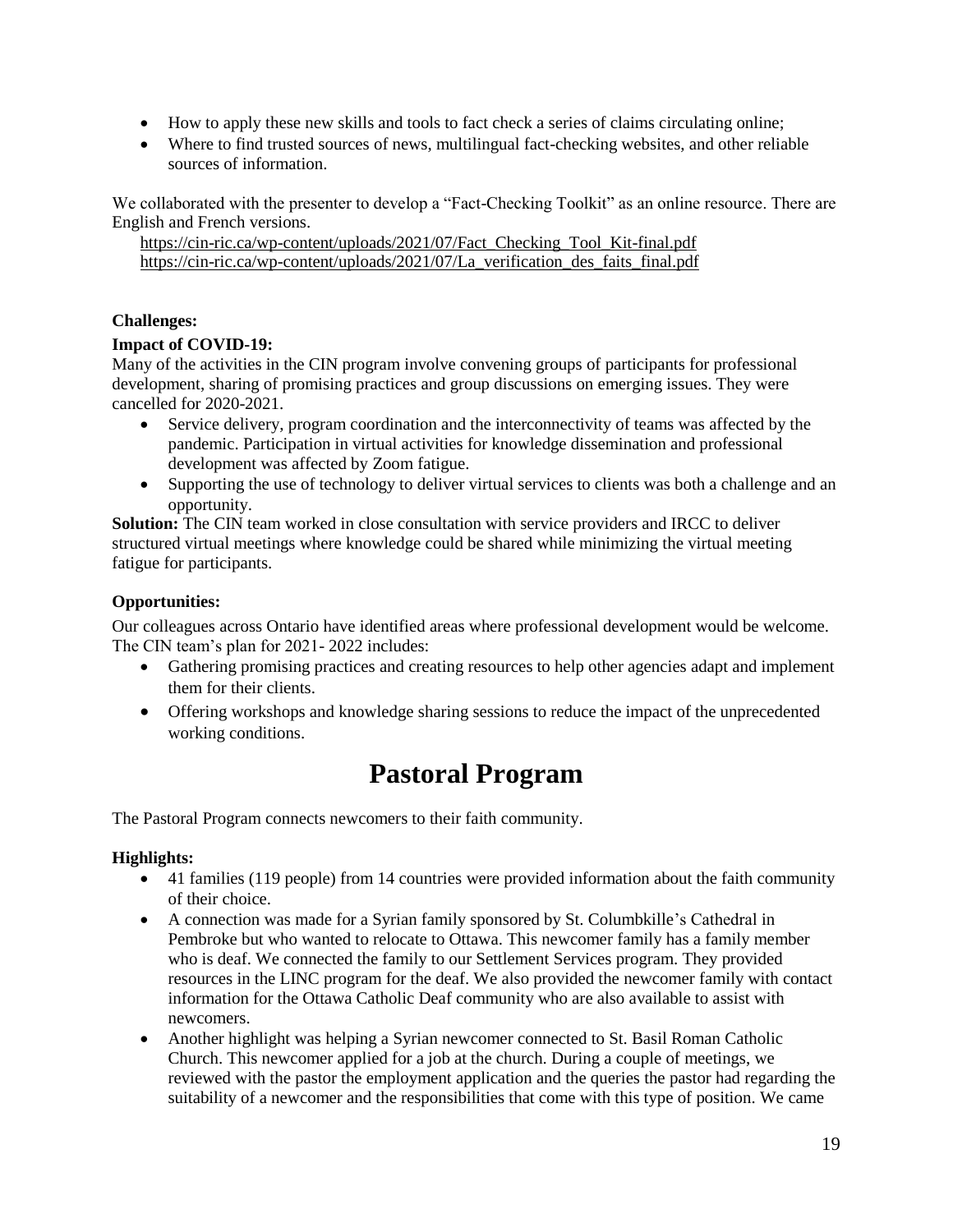to an agreement and the newcomer was hired. This pastoral outreach to our church leadership indicates again how instrumental our Pastoral Program continues to be in the lives of our newcomers and creates a bridge for them as they settle in our community.

### **Challenges:**

- The COVID-19 pandemic interrupted our normal pastoral outreach to the newcomers at Reception House. Face-to-face contact was not possible.
- Many churches were closed and could not provide that immediate community support to the newcomers who were referred to them.

# **Sponsorship Program in Partnership with the Archdiocese**

The Sponsorship Program works with groups who are using the Archdiocese of Ottawa Sponsorship Agreement. We help sponsors prepare and submit applications. We help groups prepare for the arrival of sponsored refugees and ensure refugees are connected to CCI services.

### **Highlights:**

- 11 parishes sponsored 39 refugees from Eritrea, South Sudan, and Syria
- We helped the refugee sponsorship committee at St. Basil church prepare their documents and supplied the committee with the necessary tools to complete the forms for submission to IRCC. This parish sponsored three single Syrians who are currently residing in Lebanon.
- We connected St. Genevieve refugee committee and Good Shepherd church who combined resources in order to sponsor a family from Syria.

# **Volunteering**

CCI's Volunteer Program provides valuable opportunities for members of our community to play an important role in the settlement and integration process for newcomers. Engagement with the Volunteer Program at CCI helps build stronger, more integrated, and more welcoming communities; and at the same time connects newcomers to important social networks; increases their knowledge of Canadian culture and the local community; improves language skills; and provides better accessibility to education and employment opportunities.

- Transitioned existing in-person volunteer roles to virtual volunteer opportunities.
- Identified and developed new volunteer roles that provided support to newcomers exclusively in virtual spaces, which included: providing support with learning technology; connecting newcomer youth with mentors using online communication; and offering English and French language classes online.
- Established the Volunteer Advisory Committee, made up of key staff members across all CCI departments, to provide input on decision making processes for the Volunteer Program.
- Introduced a monthly volunteer e-newsletter designed to provide volunteers with updates on programs and services at CCI; highlight achievements of CCI volunteers; promote the volunteer program and opportunities; and improve overall volunteer engagement.
- Improved the volunteer onboarding process by making documents and resources (such as orientation/training; policies and procedural guidelines) accessible online.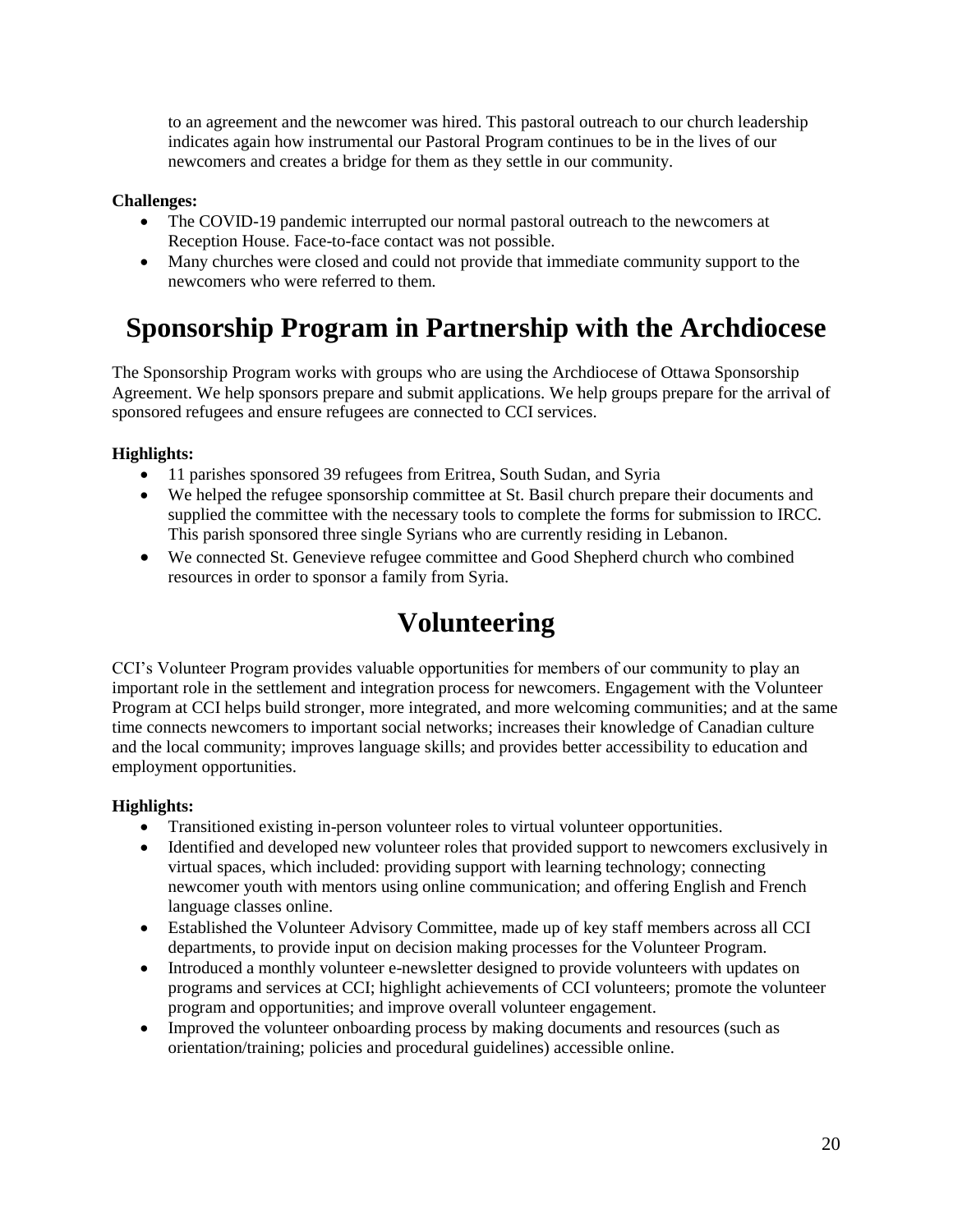### **Challenges:**

- Day-to-day onboarding (administrative/screening) processes for new volunteers limits the amount of time and resources available to focus on long-term planning.
- Hesitancy to work with volunteers in some department areas given the increased responsibility/liability and commitment of supervising and supporting volunteers who are working exclusively in virtual spaces.
- Ongoing need to increase the number of consistent and long-term volunteer roles/opportunities available across all departments.

### **Opportunities:**

- Continue to develop and increase overall number of virtual volunteer opportunities, establishing CCI as a leader for virtual volunteering initiatives and opportunities.
- Collaboration with CSS and Settlement Department to ensure that volunteers are embedded within all departments at CCI supporting various programs and services.
- Increasing efficiency of volunteer onboarding processes by minimising administrative duties and recordkeeping and transitioning to more digital/electronic processes and tracking of volunteer records.

# **Communications**

The mandate of communications is to support the strategic goals of CCI, raise awareness about CCI in the community, partner with the fundraising department to raise funds, and ensure consistent branding across all external and internal digital/print platforms. The communications coordinator also ensures timely and engaging internal communications.

### **Highlights:**

- Purchased new video equipment and editing equipment in order to increase the number of videos we produce each year.
- Increased Facebook followers to more than 2,000.
- Produced 15 e-newsletters throughout the fiscal year to help increase awareness of CCI and raise funds.
- Produced a variety of communications products such as the annual summer newsletter, annual report, brochures, fact sheets, calendars and posters.

### **Challenges:**

- Making time for professional development or training for new skills.
- COVID-19 made it more challenging to do interviews in-person as well as produce videos.

### **Opportunities:**

- New video equipment, including a lighting kit will increase the quality and quantity of our videos
- With the pandemic mostly over (at the time this report was written), we hope to seize the opportunity to employ more communications interns from Algonquin.

# **Ottawa Local Immigration Partnership Council (OLIP)**

OLIP is a multi-sectoral partnership involving 60 organizations working on a shared vision and common priorities to build local capacity to attract, settle, and integrate immigrants in five sectors: education, economic integration, health and wellbeing, language and socio-civic integration. OLIP partners include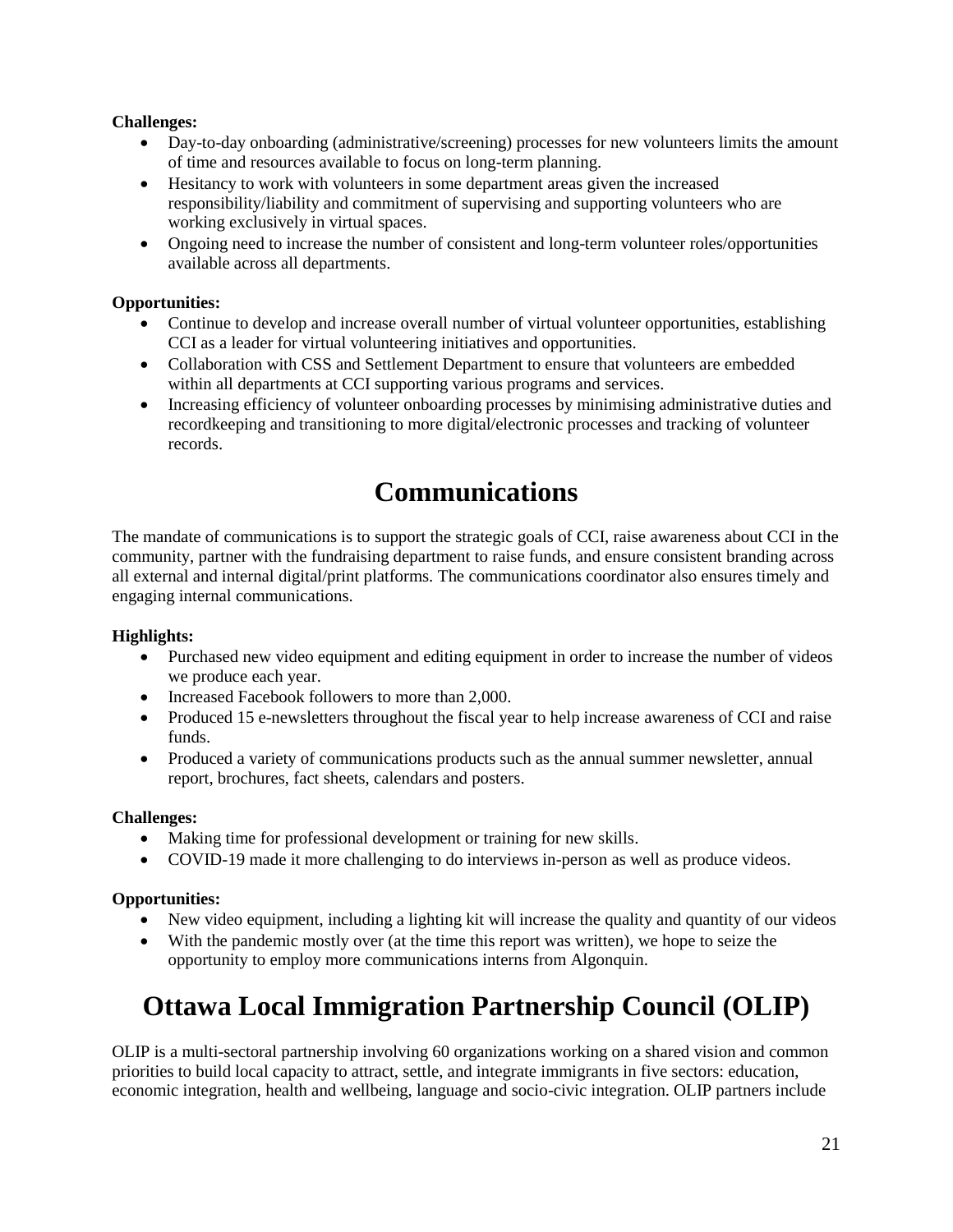the City of Ottawa, local universities and colleges, the four school boards, employers and employer associations, settlement, social, and health service providers, and regional planning bodies.

### **Partnership Development and Governance Highlights**

- We moved to remote work and online partner engagements
- We paused regular meetings to focus on the health and wellbeing risks facing immigrants and racialized communities. Our engagement activities increased from our regular 15 meetings per year to 93 meetings per year.

### **Collective Planning Highlights:**

- Identified 11 areas of need, addressed collaboratively by OLIP partners.
- Targeted protection planning, which resulted in COVID education initiatives in collaboration with immigrant communities, targeted vaccination strategies, voluntary and isolation centres.

### **Shared Awareness Development Highlights:**

OLIP mobilized funding and partners' resources to launch six data and research initiatives.

- COVID Stories Project, an OLIP/Ottawa Health Team collaboration aimed at generating an understanding of the complexity of experiences immigrants faced during the pandemic.
- Two academic research initiatives commissioned through new funding.

### **Strategic Alignments Highlights:**

- Pandemic response aligned to City of Ottawa's Human Needs Task Force & Ottawa Public Health.
- Economic recovery and talent strategy aligned to OLIP's economic integration priorities.
- Mental Health Response Strategy by Ottawa Police Service and City of Ottawa aligned to OLIPs mental health action plan.

### **Coordinating Actions and Curating Collective Impact**

- Developed a new approach to community engagement aiming to leverage the networks, connections, and creativities of the three immigrant communities experiencing disproportionate COVID impact, including Francophone immigrants from Africa, Arab immigrants, and Somali immigrants.
- Expansion of Mental Health Counselling Walk-in Clinics to address the needs of Black immigrants
- Increased food security and technology supports to immigrants.

### **Development of Shared Data and Measurement Network**

- Expanded the data partnership with IRCC to include the City of Ottawa, Ottawa Public Health, Ottawa Health Team, and Labour Market Information Council
- Secured new funding from the Community Foundation, City of Ottawa, and Heritage Canada.
- Established a new data strategy and plan.